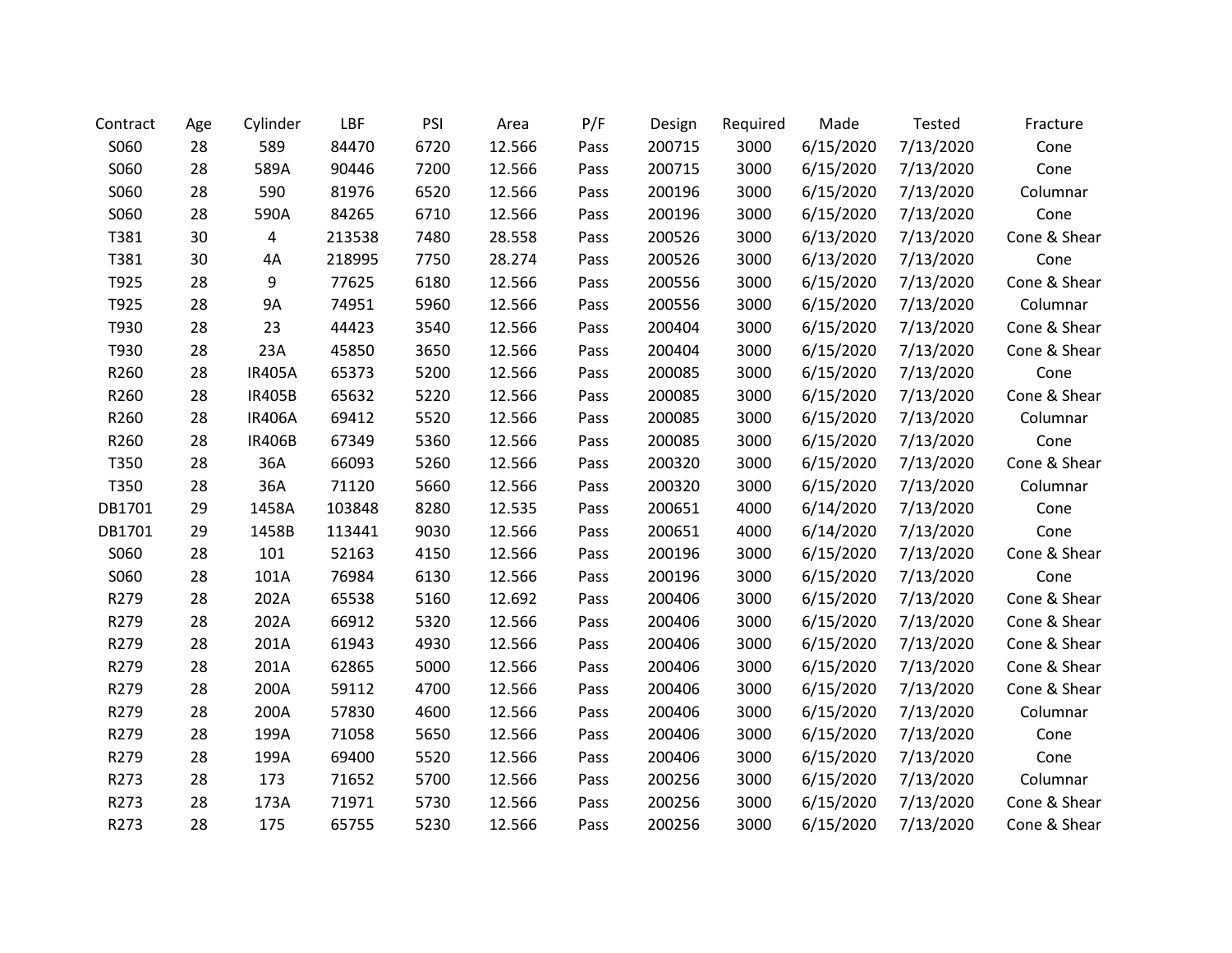| R273   | 28 | 175A           | 61145  | 4870   | 12.566 | Pass | 200256         | 3000 | 6/15/2020 | 7/13/2020 | Cone & Shear  |
|--------|----|----------------|--------|--------|--------|------|----------------|------|-----------|-----------|---------------|
| T296   | 28 | 18             | 75693  | 6020   | 12.566 | Pass | 200277         | 3000 | 6/15/2020 | 7/13/2020 | Cone          |
| T296   | 28 | 18A            | 77008  | 6130   | 12.566 | Pass | 200277         | 3000 | 6/15/2020 | 7/13/2020 | Columnar      |
| CMGC03 | 28 | $\overline{7}$ | 68849  | 5480   | 12.566 | Pass | 200392         | 3000 | 6/15/2020 | 7/13/2020 | Cone & Shear  |
| CMGC03 | 28 | 7A             | 76895  | 6120   | 12.566 | Pass | 200392         | 3000 | 6/15/2020 | 7/13/2020 | Cone & Shear  |
| T062   | 28 | 36             | 84150  | 6700   | 12.566 | Pass | 200494         | 4000 | 6/15/2020 | 7/13/2020 | Cone          |
| T062   | 28 | 36A            | 87352  | 6950   | 12.566 | Pass | 200494         | 4000 | 6/15/2020 | 7/13/2020 | Columnar      |
| T279   | 28 | $\overline{7}$ | 66831  | 5390   | 12.41  | Pass | 200493         | 3000 | 6/15/2020 | 7/13/2020 | Cone & Shear  |
| T279   | 28 | 7A             | 61704  | 4910   | 12.566 | Pass | 200493         | 3000 | 6/15/2020 | 7/13/2020 | Cone & Shear  |
| U014   | 28 | 20             | 39590  | 3150   | 12.566 | Pass | 200825         | 3000 | 6/15/2020 | 7/13/2020 | <none></none> |
| U014   | 28 | 20A            | 41453  | 3300   | 12.566 | Pass | 200825         | 3000 | 6/15/2020 | 7/13/2020 | Cone & Shear  |
| U144   | 29 | 8              | 132051 | 10510  | 12.566 | Pass | 1241           | 3000 | 6/14/2020 | 7/13/2020 | Columnar      |
| U144   | 29 | 8A             | 133049 | 10590  | 12.566 | Pass | 1241           | 3000 | 6/14/2020 | 7/13/2020 | Cone          |
| U144   | 28 | 9              | 50506  | 4020   | 12.566 | Pass | 200186         | 3000 | 6/15/2020 | 7/13/2020 | Cone & Shear  |
| U144   | 28 | <b>9A</b>      | 53182  | 4230   | 12.566 | Pass | 200186         | 3000 | 6/15/2020 | 7/13/2020 | Cone & Shear  |
| 106077 | 28 | 48A            | 67799  | 5400   | 12.566 | Pass | 200289         | 3000 | 6/15/2020 | 7/13/2020 | Cone & Shear  |
| 106077 | 28 | 48A            | 67248  | 5350   | 12.566 | Pass | 200289         | 3000 | 6/15/2020 | 7/13/2020 | Cone          |
| 120116 | 28 | 11A            | 75487  | 6000   | 12.573 | Pass | 200058         | 3000 | 6/15/2020 | 7/13/2020 | Columnar      |
| 120116 | 28 | 11A            | 71044  | 5650   | 12.566 | Pass | 200058         | 3000 | 6/15/2020 | 7/13/2020 | Columnar      |
| 121515 | 28 | 34             | 49629  | 3950   | 12.566 | Pass | 200063         | 3000 | 6/15/2020 | 7/13/2020 | Cone & Shear  |
| 121515 | 28 | 34A            | 46132  | 3670   | 12.566 | Pass | 200063         | 3000 | 6/15/2020 | 7/13/2020 | Cone & Shear  |
| T023   | 28 | 11A            | 70991  | 5650   | 12.566 | Pass | 200058         | 3000 | 6/15/2020 | 7/13/2020 | Cone          |
| T023   | 28 | 11A            | 72253  | 5750   | 12.566 | Pass | 200058         | 3000 | 6/15/2020 | 7/13/2020 | Cone & Shear  |
| T023   | 28 | 11Z            | 74016  | 5890   | 12.566 | Pass | 200058         | 3000 | 6/15/2020 | 7/13/2020 | Cone          |
| T023   | 28 | 11Z            | 72644  | 5780   | 12.566 | Pass | 200058         | 3000 | 6/15/2020 | 7/13/2020 | Cone & Split  |
| T079   | 28 | 129A           | 70619  | 5620   | 12.566 | Pass | 200065         | 3000 | 6/15/2020 | 7/13/2020 | Columnar      |
| T079   | 28 | 129A           | 66858  | 5320   | 12.566 | Pass | 200065         | 3000 | 6/15/2020 | 7/13/2020 | Columnar      |
| T079   | 28 | 130A           | 65503  | 5200   | 12.598 | Pass | 200065         | 3000 | 6/15/2020 | 7/13/2020 | Cone & Shear  |
| T079   | 28 | 130A           | 66079  | 5260   | 12.566 | Pass | 200065         | 3000 | 6/15/2020 | 7/13/2020 | Columnar      |
| T191   | 28 | 46             | 32430  | < 2580 | 12.566 | Fail | <b>BAG MIX</b> | 3000 | 6/15/2020 | 7/13/2020 | Cone & Shear  |
| T191   | 28 | 46A            | 31687  | < 2520 | 12.566 | Fail | <b>BAG MIX</b> | 3000 | 6/15/2020 | 7/13/2020 | Columnar      |
| T319   | 28 | 6A             | 69215  | 5510   | 12.566 | Pass | 200283         | 3000 | 6/15/2020 | 7/13/2020 | Columnar      |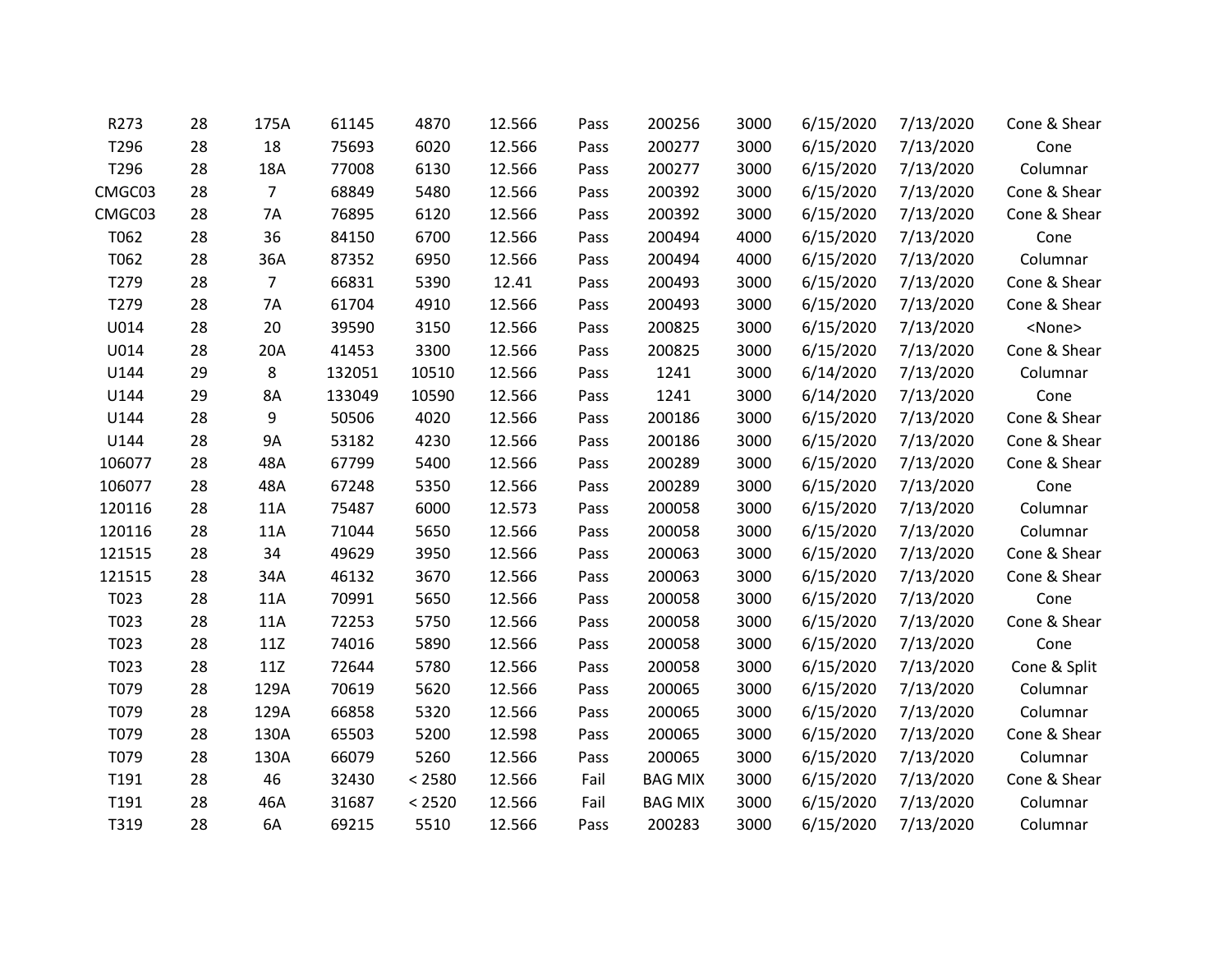| T319        | 28 | 6A            | 69913  | 5560   | 12.566 | Pass | 200283         | 3000 | 6/15/2020 | 7/13/2020 | Cone         |
|-------------|----|---------------|--------|--------|--------|------|----------------|------|-----------|-----------|--------------|
| S127        | 28 | 180           | 100995 | 8040   | 12.566 | Pass | 200040         | 3000 | 6/15/2020 | 7/13/2020 | Cone         |
| S127        | 28 | 180A          | 98210  | 7820   | 12.566 | Pass | 200040         | 3000 | 6/15/2020 | 7/13/2020 | Cone & Shear |
| DB1601      | 30 | 162           | 66743  | 5310   | 12.566 | Pass | 200509         | 3000 | 6/13/2020 | 7/13/2020 | Cone & Shear |
| DB1601      | 30 | 162A          | 65272  | 5190   | 12.566 | Pass | 200509         | 3000 | 6/13/2020 | 7/13/2020 | Cone & Shear |
| P230        | 28 | 1810          | 58019  | 4620   | 12.566 | Pass | 200154         | 3000 | 6/15/2020 | 7/13/2020 | Cone & Split |
| P230        | 28 | 1810A         | 64730  | 5150   | 12.566 | Pass | 200154         | 3000 | 6/15/2020 | 7/13/2020 | Cone         |
| T229        | 28 | 34            | 55216  | 4390   | 12.566 | Pass | <b>BAG MIX</b> | 3000 | 6/15/2020 | 7/13/2020 | Columnar     |
| T229        | 28 | 34A           | 75836  | 6030   | 12.566 | Pass | <b>BAG MIX</b> | 3000 | 6/15/2020 | 7/13/2020 | Cone & Shear |
| DB1801      | 28 | 186           | 86196  | 6860   | 12.566 | Pass | 200713         | 4000 | 6/15/2020 | 7/13/2020 | Cone & Shear |
| DB1801      | 28 | 186A          | 90933  | 7240   | 12.566 | Pass | 200713         | 4000 | 6/15/2020 | 7/13/2020 | Cone & Shear |
| DB1801      | 28 | 187           | 62319  | 4960   | 12.566 | Pass | 200821         | 3000 | 6/15/2020 | 7/13/2020 | Cone & Shear |
| DB1801      | 28 | 187A          | 62265  | 4950   | 12.566 | Pass | 200821         | 3000 | 6/15/2020 | 7/13/2020 | Cone & Shear |
| U150        | 32 | $\mathbf{1}$  | 54867  | 4370   | 12.566 | Pass |                | 4000 | 6/11/2020 | 7/13/2020 | Columnar     |
| U150        | 32 | 1A            | 55597  | 4420   | 12.566 | Pass |                | 4000 | 6/11/2020 | 7/13/2020 | Cone & Split |
| R260        | 28 | <b>IR407A</b> | 70581  | 5600   | 12.598 | Pass | 200509         | 3000 | 6/16/2020 | 7/14/2020 | Cone & Shear |
| R260        | 28 | <b>IR407B</b> | 73482  | 5850   | 12.566 | Pass | 200509         | 3000 | 6/16/2020 | 7/14/2020 | Cone & Shear |
| S202        | 28 | 201           | 61801  | 4920   | 12.566 | Pass | 200150         | 3000 | 6/16/2020 | 7/14/2020 | Cone & Shear |
| S202        | 28 | 201A          | 61025  | 4860   | 12.566 | Pass | 200150         | 3000 | 6/16/2020 | 7/14/2020 | Cone & Shear |
| <b>S338</b> | 28 | 756           | 74805  | 5950   | 12.566 | Pass | 200661         | 3000 | 6/16/2020 | 7/14/2020 | Columnar     |
| <b>S338</b> | 28 | 756A          | 77849  | 6200   | 12.566 | Pass | 200661         | 3000 | 6/16/2020 | 7/14/2020 | Cone & Shear |
| T293        | 28 | 9             | 28849  | < 2300 | 12.566 | Fail | <b>BAG MIX</b> | 3000 | 6/16/2020 | 7/14/2020 | Columnar     |
| T293        | 28 | <b>9A</b>     | 27908  | < 2220 | 12.566 | Fail | <b>BAG MIX</b> | 3000 | 6/16/2020 | 7/14/2020 | Cone & Shear |
| T930        | 28 | 24            | 53067  | 4220   | 12.566 | Pass | 200401         | 3000 | 6/16/2020 | 7/14/2020 | Cone         |
| T930        | 28 | 24A           | 56009  | 4460   | 12.566 | Pass | 200401         | 3000 | 6/16/2020 | 7/14/2020 | Columnar     |
| P079        | 28 | 475           | 125481 | 4440   | 28.274 | Pass | 200261         | 3000 | 6/16/2020 | 7/14/2020 | Cone & Split |
| P079        | 28 | 475A          | 124966 | 4420   | 28.274 | Pass | 200261         | 3000 | 6/16/2020 | 7/14/2020 | Cone & Shear |
| S317        | 28 | 46            | 102264 | 7940   | 12.882 | Pass | 200265         | 3000 | 6/16/2020 | 7/14/2020 | Cone         |
| S317        | 28 | 46A           | 97369  | 7750   | 12.566 | Pass | 200265         | 3000 | 6/16/2020 | 7/14/2020 | Cone         |
| T388        | 28 | 5             | 73542  | 5850   | 12.566 | Pass | 200661         | 3000 | 6/16/2020 | 7/14/2020 | Columnar     |
| T388        | 28 | 5A            | 72476  | 5770   | 12.566 | Pass | 200661         | 3000 | 6/16/2020 | 7/14/2020 | Columnar     |
| R243        | 28 | 198           | 91194  | 7260   | 12.566 | Pass | 200327         | 3000 | 6/16/2020 | 7/14/2020 | Columnar     |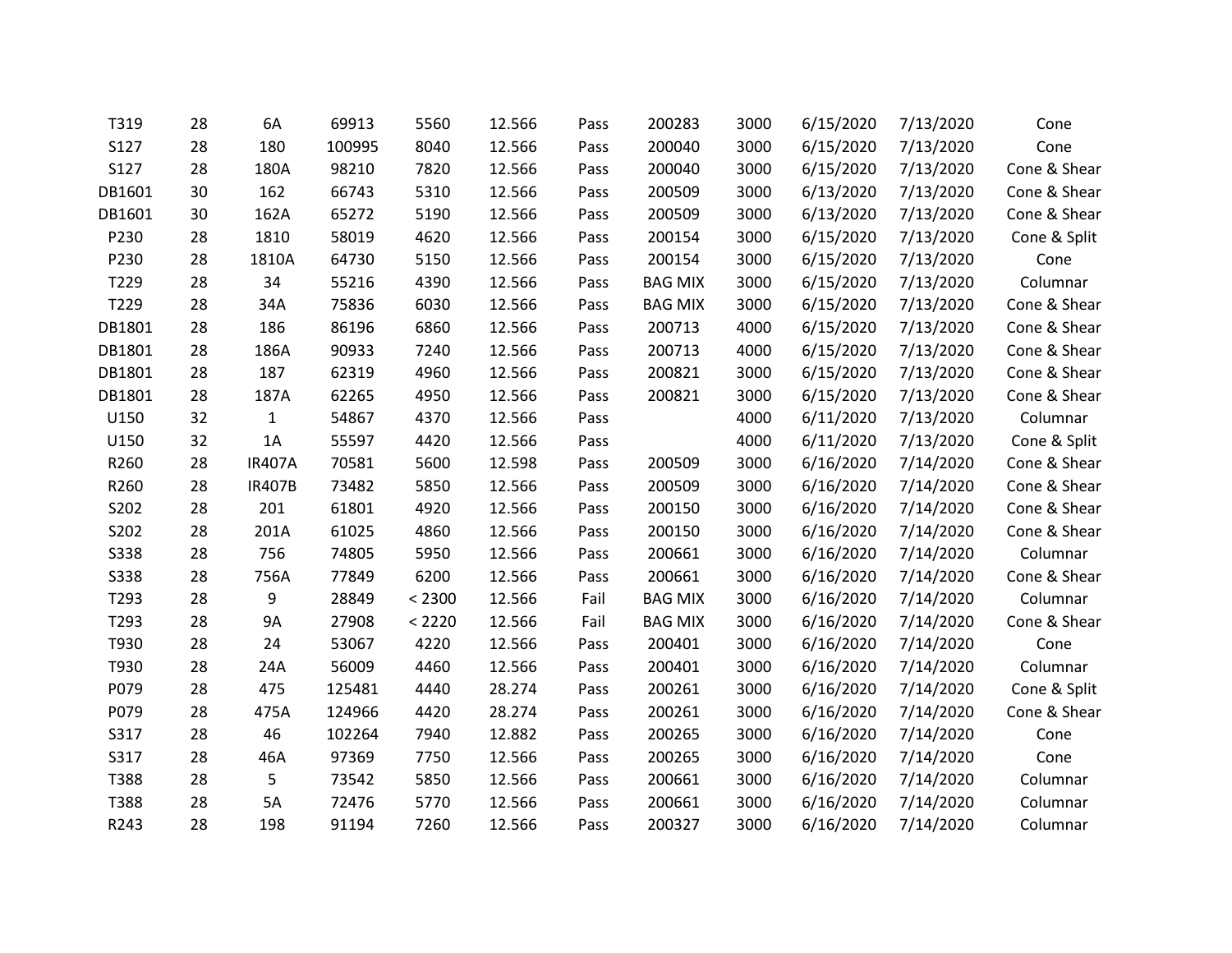| R243   | 28 | 198A           | 90575  | 7210  | 12.566 | Pass | 200327         | 3000 | 6/16/2020 | 7/14/2020 | Cone         |
|--------|----|----------------|--------|-------|--------|------|----------------|------|-----------|-----------|--------------|
| S298   | 28 | 103            | 49656  | 3950  | 12.566 | Pass | 200186         | 3000 | 6/16/2020 | 7/14/2020 | Cone & Shear |
| S298   | 28 | 103A           | 45881  | 3650  | 12.566 | Pass | 200186         | 3000 | 6/16/2020 | 7/14/2020 | Cone         |
| T243   | 28 | 13             | 71383  | 5680  | 12.566 | Pass |                | 4000 | 6/16/2020 | 7/14/2020 | Cone & Split |
| T243   | 28 | 13A            | 81812  | 6510  | 12.566 | Pass |                | 4000 | 6/16/2020 | 7/14/2020 | Cone & Shear |
| T336   | 28 | 34             | 54959  | 4370  | 12.566 | Pass | 200024         | 3000 | 6/16/2020 | 7/14/2020 | Cone & Shear |
| T336   | 28 | 34A            | 56120  | 4470  | 12.566 | Pass | 200024         | 3000 | 6/16/2020 | 7/14/2020 | Columnar     |
| U014   | 28 | 21             | 57749  | 4600  | 12.566 | Pass | 200825         | 3000 | 6/16/2020 | 7/14/2020 | Cone & Shear |
| U014   | 28 | 21A            | 56333  | 4480  | 12.566 | Pass | 200825         | 3000 | 6/16/2020 | 7/14/2020 | Cone         |
| U016   | 28 | $\overline{2}$ | 56732  | 4510  | 12.566 | Pass | 200614         | 3000 | 6/16/2020 | 7/14/2020 | Cone         |
| U016   | 28 | 2A             | 56530  | 4500  | 12.566 | Pass | 200614         | 3000 | 6/16/2020 | 7/14/2020 | Cone         |
| 106077 | 28 | 49A            | 141904 | 11320 | 12.535 | Pass | 200289         | 3000 | 6/16/2020 | 7/14/2020 | Cone         |
| 106077 | 28 | 49A            | 140835 | 11210 | 12.566 | Pass | 200289         | 3000 | 6/16/2020 | 7/14/2020 | Cone         |
| T022   | 28 | 10A            | 81632  | 6500  | 12.566 | Pass | 200387         | 3000 | 6/16/2020 | 7/14/2020 | Cone & Shear |
| T022   | 28 | 10A            | 81515  | 6490  | 12.566 | Pass | 200387         | 3000 | 6/16/2020 | 7/14/2020 | Columnar     |
| T079   | 28 | 131A           | 68138  | 5420  | 12.566 | Pass | 200065         | 3000 | 6/16/2020 | 7/14/2020 | Cone & Shear |
| T079   | 28 | 131A           | 70099  | 5580  | 12.566 | Pass | 200065         | 3000 | 6/16/2020 | 7/14/2020 | Columnar     |
| T191   | 28 | 47             | 48350  | 3850  | 12.566 | Pass | <b>BAG MIX</b> | 3000 | 6/16/2020 | 7/14/2020 | Columnar     |
| T191   | 28 | 47A            | 49344  | 3930  | 12.566 | Pass | <b>BAG MIX</b> | 3000 | 6/16/2020 | 7/14/2020 | Cone & Shear |
| T191   | 28 | 48             | 47574  | 3770  | 12.61  | Pass | <b>BAG MIX</b> | 3000 | 6/16/2020 | 7/14/2020 | Cone & Shear |
| T191   | 28 | 48A            | 46011  | 3660  | 12.566 | Pass | <b>BAG MIX</b> | 3000 | 6/16/2020 | 7/14/2020 | Shear        |
| T191   | 28 | 49             | 45041  | 3580  | 12.566 | Pass | <b>BAG MIX</b> | 3000 | 6/16/2020 | 7/14/2020 | Cone         |
| T191   | 28 | 49A            | 41310  | 3290  | 12.566 | Pass | <b>BAG MIX</b> | 3000 | 6/16/2020 | 7/14/2020 | Cone & Shear |
| T369   | 28 | 21A            | 51841  | 4130  | 12.566 | Pass | 200882         | 3000 | 6/16/2020 | 7/14/2020 | Cone & Shear |
| T369   | 28 | 21A            | 52667  | 4190  | 12.566 | Pass | 200882         | 3000 | 6/16/2020 | 7/14/2020 | Cone & Shear |
| S127   | 28 | 181            | 107275 | 8540  | 12.566 | Pass | 200040         | 3000 | 6/16/2020 | 7/14/2020 | Cone         |
| S127   | 28 | 181A           | 101519 | 8080  | 12.566 | Pass | 200040         | 3000 | 6/16/2020 | 7/14/2020 | Cone         |
| P230   | 28 | 1811           | 64084  | 5100  | 12.566 | Pass | 200154         | 3000 | 6/16/2020 | 7/14/2020 | Cone & Shear |
| P230   | 28 | 1811A          | 62796  | 5000  | 12.566 | Pass | 200154         | 3000 | 6/16/2020 | 7/14/2020 | Cone & Shear |
| P230   | 28 | 1812           | 102429 | 3630  | 28.227 | Pass | 200160         | 3000 | 6/16/2020 | 7/14/2020 | Cone & Shear |
| P230   | 28 | 1812A          | 111892 | 3960  | 28.274 | Pass | 200160         | 3000 | 6/16/2020 | 7/14/2020 | Cone & Shear |
| DB1801 | 28 | 188            | 63550  | 5020  | 12.661 | Pass | 200821         | 3000 | 6/16/2020 | 7/14/2020 | Cone & Shear |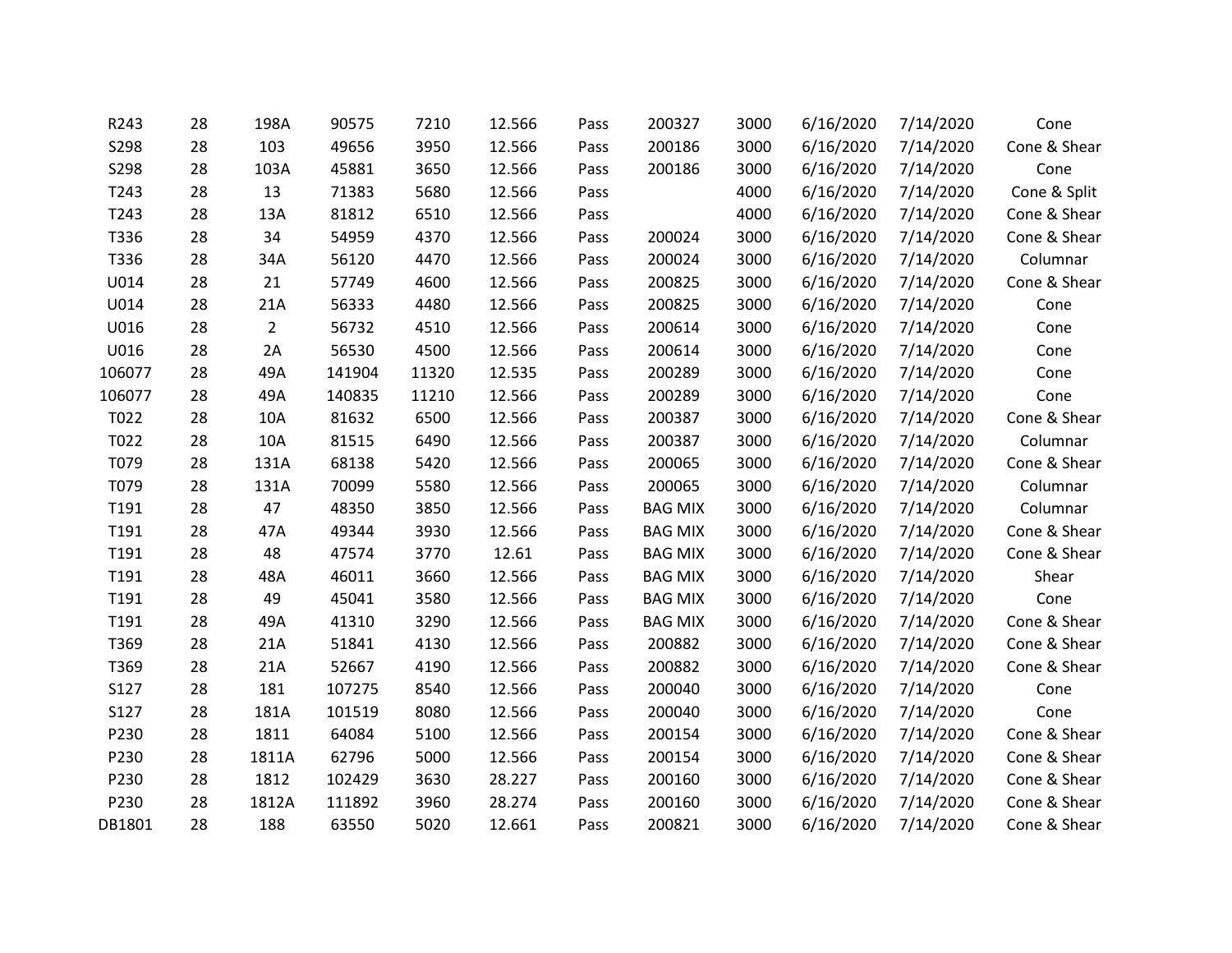| DB1801      | 28 | 188A          | 116386 | 9260 | 12.566 | Pass | 200821 | 3000 | 6/16/2020 | 7/14/2020 | Cone & Shear |
|-------------|----|---------------|--------|------|--------|------|--------|------|-----------|-----------|--------------|
| DB1801      | 28 | 189           | 61444  | 4890 | 12.566 | Pass | 200906 | 3000 | 6/16/2020 | 7/14/2020 | Cone & Shear |
| DB1801      | 28 | 189A          | 118809 | 9450 | 12.566 | Pass | 200906 | 3000 | 6/16/2020 | 7/14/2020 | Cone         |
| S202        | 28 | 200           | 59211  | 4710 | 12.566 | Pass | 200753 | 4000 | 6/16/2020 | 7/14/2020 | Cone         |
| S202        | 28 | 200A          | 58872  | 4680 | 12.566 | Pass | 200753 | 4000 | 6/16/2020 | 7/14/2020 | Columnar     |
| CMGC03      | 28 | 8             | 62185  | 4950 | 12.566 | Pass | 200084 | 3000 | 6/16/2020 | 7/14/2020 | Cone         |
| CMGC03      | 28 | 8A            | 57851  | 4600 | 12.566 | Pass | 200084 | 3000 | 6/16/2020 | 7/14/2020 | Cone         |
| Q029        | 28 | $518-A$       | 71665  | 5700 | 12.566 | Pass | 200285 | 4000 | 6/16/2020 | 7/14/2020 | Cone         |
| Q029        | 28 | $518-A$       | 72030  | 5730 | 12.566 | Pass | 200285 | 4000 | 6/16/2020 | 7/14/2020 | Columnar     |
| Q029        | 28 | 519A          | 74438  | 5920 | 12.566 | Pass | 200285 | 4000 | 6/16/2020 | 7/14/2020 | Cone         |
| Q029        | 28 | 519A          | 71146  | 5660 | 12.566 | Pass | 200285 | 4000 | 6/16/2020 | 7/14/2020 | Columnar     |
| S127        | 12 | 192-B         | 75213  | 5990 | 12.566 | Pass | 200402 | 3000 | 7/2/2020  | 7/14/2020 | Cone         |
| S127        | 12 | 192-C         | 71634  | 5700 | 12.566 | Pass | 200402 | 3000 | 7/2/2020  | 7/14/2020 | Cone & Shear |
| S060        | 28 | 591           | 103304 | 8220 | 12.566 | Pass | 200196 | 3000 | 6/17/2020 | 7/15/2020 | Columnar     |
| S060        | 28 | 591A          | 100062 | 7960 | 12.566 | Pass | 200196 | 3000 | 6/17/2020 | 7/15/2020 | Cone & Shear |
| S202        | 28 | 202           | 81647  | 6500 | 12.566 | Pass | 200147 | 3000 | 6/17/2020 | 7/15/2020 | Cone & Shear |
| S202        | 28 | 202A          | 89372  | 7110 | 12.566 | Pass | 200147 | 3000 | 6/17/2020 | 7/15/2020 | Cone & Shear |
| DB1701      | 28 | 2401A         | 70002  | 5570 | 12.566 | Pass | 200150 | 3000 | 6/17/2020 | 7/15/2020 | Columnar     |
| DB1701      | 28 | 2401B         | 77366  | 6160 | 12.566 | Pass | 200150 | 3000 | 6/17/2020 | 7/15/2020 | Cone & Shear |
| T930        | 28 | 25            | 52304  | 4160 | 12.566 | Pass | 200401 | 3000 | 6/17/2020 | 7/15/2020 | Cone & Shear |
| T930        | 28 | 25A           | 51819  | 4120 | 12.566 | Pass | 200401 | 3000 | 6/17/2020 | 7/15/2020 | Columnar     |
| <b>S338</b> | 28 | 757           | 84027  | 6690 | 12.566 | Pass | 200661 | 3000 | 6/17/2020 | 7/15/2020 | Cone & Shear |
| <b>S338</b> | 28 | 757A          | 80894  | 6440 | 12.566 | Pass | 200661 | 3000 | 6/17/2020 | 7/15/2020 | Cone         |
| <b>S338</b> | 28 | 758           | 75101  | 5980 | 12.566 | Pass | 200661 | 3000 | 6/17/2020 | 7/15/2020 | Cone & Shear |
| <b>S338</b> | 28 | 758A          | 71689  | 5700 | 12.566 | Pass | 200661 | 3000 | 6/17/2020 | 7/15/2020 | Cone & Shear |
| R273        | 28 | 174           | 73941  | 5880 | 12.566 | Pass | 200256 | 3000 | 6/17/2020 | 7/15/2020 | Cone & Shear |
| R273        | 28 | 174A          | 75390  | 6000 | 12.566 | Pass | 200256 | 3000 | 6/17/2020 | 7/15/2020 | Cone & Split |
| R260        | 28 | <b>IR408A</b> | 67760  | 5390 | 12.566 | Pass | 200509 | 3000 | 6/17/2020 | 7/15/2020 | Cone         |
| R260        | 28 | <b>IR408B</b> | 72439  | 5760 | 12.566 | Pass | 200509 | 3000 | 6/17/2020 | 7/15/2020 | Cone & Shear |
| R260        | 28 | <b>IR408C</b> | 76048  | 6050 | 12.566 | Pass | 200509 | 3000 | 6/17/2020 | 7/15/2020 | Cone         |
| R260        | 28 | <b>IR408D</b> | 64173  | 5110 | 12.566 | Pass | 200509 | 3000 | 6/17/2020 | 7/15/2020 | Cone & Shear |
| P079        | 28 | 476           | 174412 | 6230 | 27.992 | Pass | 200261 | 3000 | 6/17/2020 | 7/15/2020 | Cone & Shear |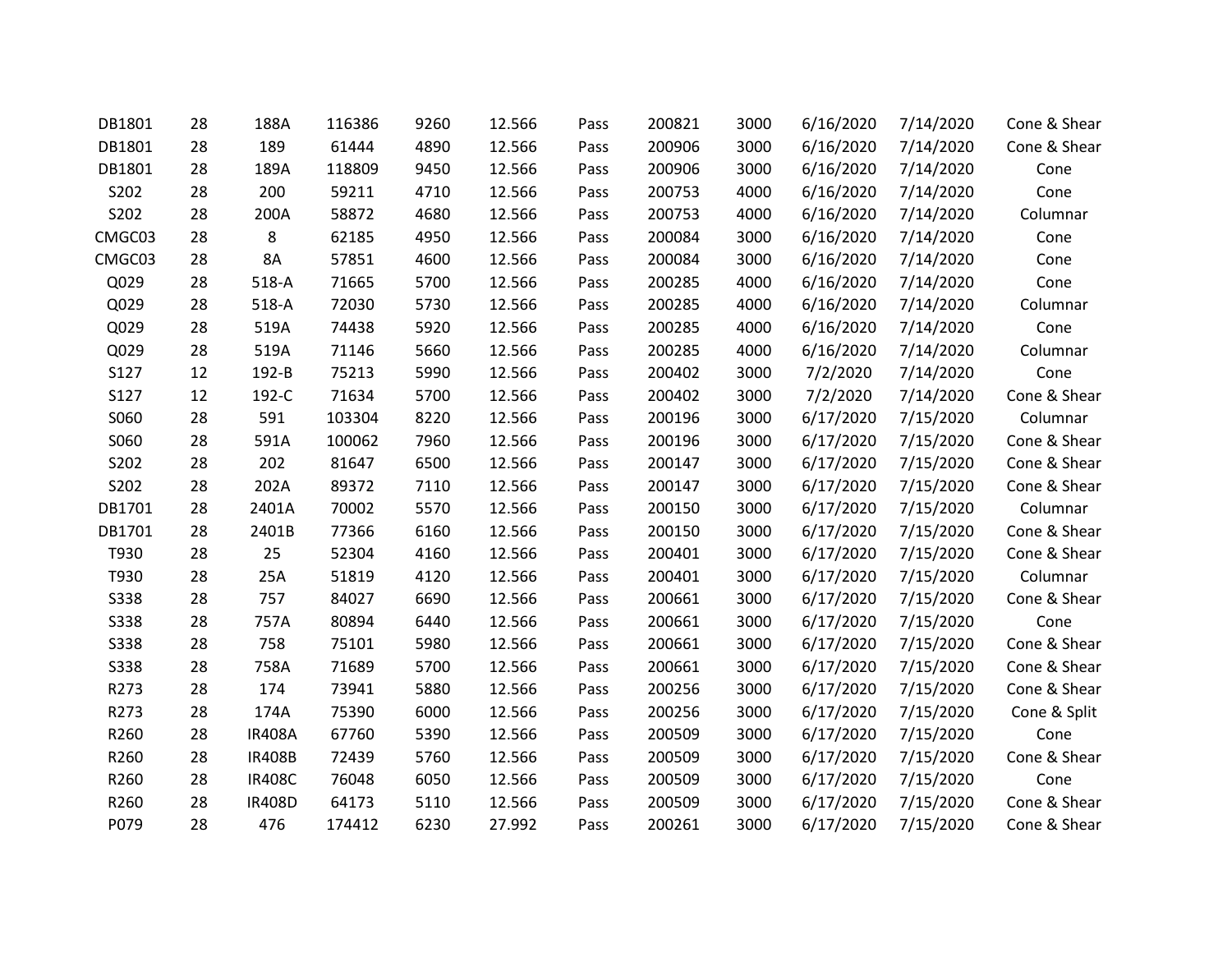| P079 | 28 | 476A | 180419 | 6380 | 28.274 | Pass | 200261         | 3000 | 6/17/2020 | 7/15/2020 | Cone         |
|------|----|------|--------|------|--------|------|----------------|------|-----------|-----------|--------------|
| P079 | 28 | 476B | 150137 | 5310 | 28.274 | Pass | 200261         | 3000 | 6/17/2020 | 7/15/2020 | Cone & Shear |
| P079 | 28 | 476C | 150336 | 5320 | 28.274 | Pass | 200261         | 3000 | 6/17/2020 | 7/15/2020 | Cone & Shear |
| T296 | 28 | 19   | 71040  | 5640 | 12.598 | Pass | 200277         | 3000 | 6/17/2020 | 7/15/2020 | Cone & Shear |
| T296 | 28 | 19A  | 70345  | 5600 | 12.566 | Pass | 200277         | 3000 | 6/17/2020 | 7/15/2020 | Cone & Shear |
| T388 | 28 | 6    | 83536  | 6660 | 12.535 | Pass | 200661         | 3000 | 6/17/2020 | 7/15/2020 | Cone & Shear |
| T388 | 28 | 6A   | 82450  | 6560 | 12.566 | Pass | 200661         | 3000 | 6/17/2020 | 7/15/2020 | Cone         |
| R243 | 28 | 199  | 80450  | 6400 | 12.566 | Pass | 200327         | 3000 | 6/17/2020 | 7/15/2020 | Cone & Shear |
| R243 | 28 | 199A | 85885  | 6830 | 12.566 | Pass | 200327         | 3000 | 6/17/2020 | 7/15/2020 | Columnar     |
| T279 | 28 | 8    | 55113  | 4390 | 12.566 | Pass | 200493         | 3000 | 6/17/2020 | 7/15/2020 | Cone & Shear |
| T279 | 28 | 8A   | 52335  | 4160 | 12.566 | Pass | 200493         | 3000 | 6/17/2020 | 7/15/2020 | Cone & Shear |
| T336 | 28 | 35   | 65684  | 5230 | 12.566 | Pass | 200824         | 3000 | 6/17/2020 | 7/15/2020 | Cone & Shear |
| T336 | 28 | 35A  | 63553  | 5060 | 12.566 | Pass | 200824         | 3000 | 6/17/2020 | 7/15/2020 | Cone & Shear |
| T022 | 28 | 11A  | 76756  | 6110 | 12.566 | Pass | 200387         | 3000 | 6/17/2020 | 7/15/2020 | Cone & Shear |
| T022 | 28 | 11A  | 80231  | 6380 | 12.566 | Pass | 200387         | 3000 | 6/17/2020 | 7/15/2020 | Cone & Shear |
| T079 | 28 | 132A | 69377  | 5520 | 12.566 | Pass | 200065         | 3000 | 6/17/2020 | 7/15/2020 | Columnar     |
| T079 | 28 | 132A | 67727  | 5390 | 12.566 | Pass | 200065         | 3000 | 6/17/2020 | 7/15/2020 | Columnar     |
| T191 | 28 | 50   | 43838  | 3490 | 12.566 | Pass | <b>BAG MIX</b> | 3000 | 6/17/2020 | 7/15/2020 | Cone         |
| T191 | 28 | 50A  | 43526  | 3460 | 12.566 | Pass | <b>BAG MIX</b> | 3000 | 6/17/2020 | 7/15/2020 | Cone         |
| T191 | 28 | 51   | 65659  | 5220 | 12.566 | Pass | <b>BAG MIX</b> | 3000 | 6/17/2020 | 7/15/2020 | Cone & Shear |
| T191 | 28 | 51A  | 65410  | 5210 | 12.566 | Pass | <b>BAG MIX</b> | 3000 | 6/17/2020 | 7/15/2020 | Cone & Shear |
| T191 | 28 | 52   | 53837  | 4280 | 12.566 | Pass | <b>BAG MIX</b> | 3000 | 6/17/2020 | 7/15/2020 | Cone         |
| T191 | 28 | 52A  | 52371  | 4170 | 12.566 | Pass | <b>BAG MIX</b> | 3000 | 6/17/2020 | 7/15/2020 | Cone & Shear |
| T191 | 28 | 53   | 57247  | 4560 | 12.566 | Pass | <b>BAG MIX</b> | 3000 | 6/17/2020 | 7/15/2020 | Cone & Shear |
| T191 | 28 | 53A  | 54234  | 4320 | 12.566 | Pass | <b>BAG MIX</b> | 3000 | 6/17/2020 | 7/15/2020 | Cone & Split |
| T350 | 28 | 37A  | 88913  | 7080 | 12.566 | Pass | 200659         | 3000 | 6/17/2020 | 7/15/2020 | Cone         |
| T350 | 28 | 37A  | 89851  | 7150 | 12.566 | Pass | 200659         | 3000 | 6/17/2020 | 7/15/2020 | Cone & Shear |
| T369 | 28 | 22A  | 59768  | 4760 | 12.566 | Pass | 200882         | 3000 | 6/17/2020 | 7/15/2020 | Columnar     |
| T369 | 28 | 22A  | 59049  | 4700 | 12.566 | Pass | 200882         | 3000 | 6/17/2020 | 7/15/2020 | Cone & Shear |
| R220 | 28 | 167  | 50970  | 4060 | 12.566 | Pass | 19312          | 3000 | 6/17/2020 | 7/15/2020 | Columnar     |
| R220 | 28 | 167A | 52593  | 4190 | 12.566 | Pass | 19312          | 3000 | 6/17/2020 | 7/15/2020 | Cone & Split |
| P230 | 28 | 1813 | 71494  | 5690 | 12.566 | Pass | 200154         | 3000 | 6/17/2020 | 7/15/2020 | Cone & Shear |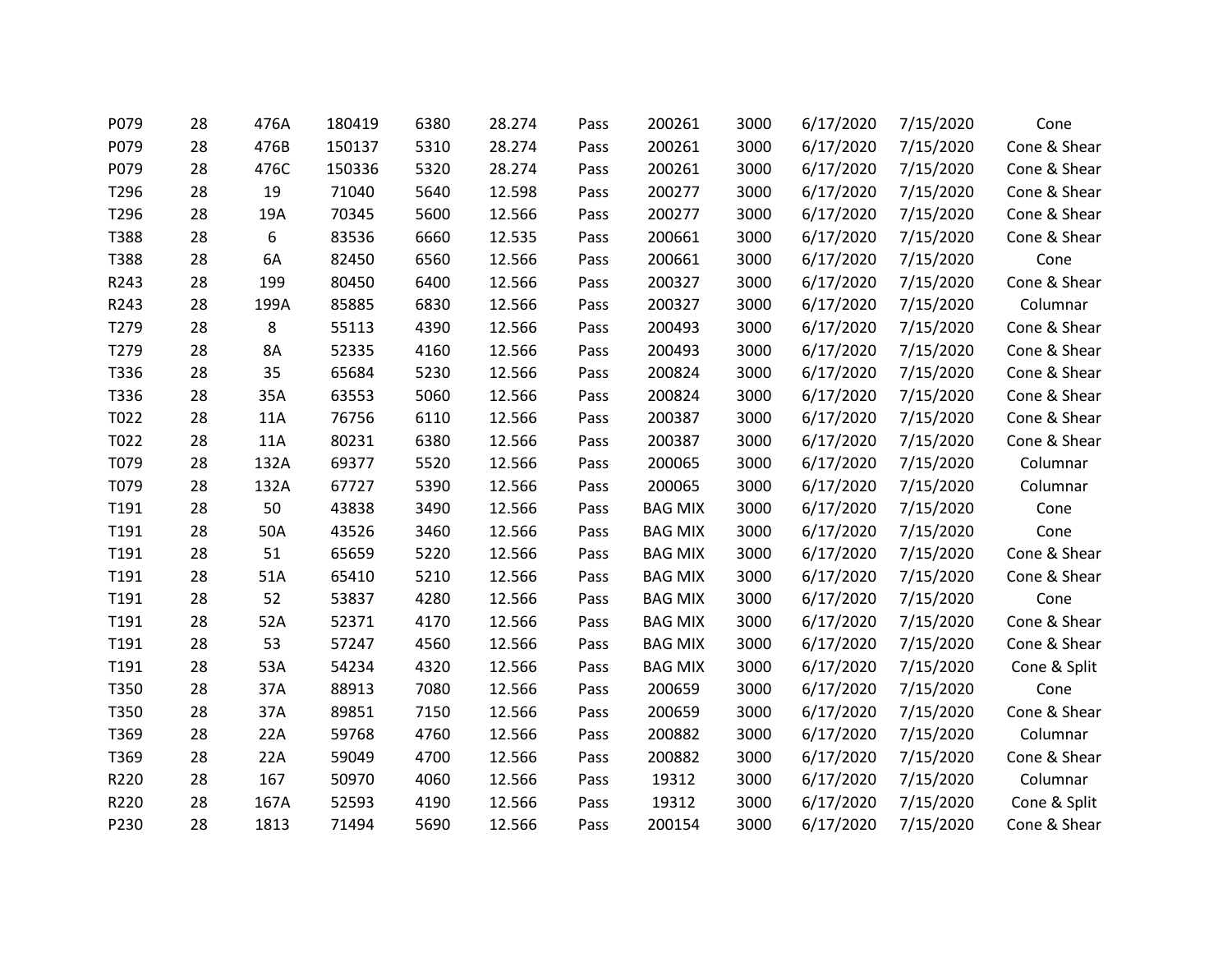| P230   | 28 | 1813A          | 69490  | 5530 | 12.566 | Pass | 200154 | 3000 | 6/17/2020 | 7/15/2020 | Cone         |
|--------|----|----------------|--------|------|--------|------|--------|------|-----------|-----------|--------------|
| P230   | 28 | 1814           | 60634  | 4830 | 12.566 | Pass | 200154 | 3000 | 6/17/2020 | 7/15/2020 | Cone & Split |
| P230   | 28 | 1814A          | 60852  | 4840 | 12.566 | Pass | 200154 | 3000 | 6/17/2020 | 7/15/2020 | Cone & Shear |
| P230   | 28 | 1815           | 61074  | 4860 | 12.566 | Pass | 200154 | 3000 | 6/17/2020 | 7/15/2020 | Columnar     |
| P230   | 28 | 1815A          | 61733  | 4910 | 12.566 | Pass | 200154 | 3000 | 6/17/2020 | 7/15/2020 | Columnar     |
| P230   | 28 | 1816           | 78565  | 6300 | 12.472 | Pass | 200155 | 4000 | 6/17/2020 | 7/15/2020 | Columnar     |
| P230   | 28 | 1816A          | 79161  | 6300 | 12.566 | Pass | 200155 | 4000 | 6/17/2020 | 7/15/2020 | Cone         |
| T279   | 28 | 10             | 55328  | 4440 | 12.472 | Pass | 200635 | 3000 | 6/17/2020 | 7/15/2020 | Cone & Shear |
| T279   | 28 | 10A            | 63406  | 5050 | 12.566 | Pass | 200635 | 3000 | 6/17/2020 | 7/15/2020 | Cone & Shear |
| DB1801 | 28 | 190            | 151577 | 5410 | 28.039 | Pass | 200613 | 3000 | 6/17/2020 | 7/15/2020 | Cone         |
| DB1801 | 28 | 190A           | 145559 | 5150 | 28.274 | Pass | 200613 | 3000 | 6/17/2020 | 7/15/2020 | Cone         |
| CMGC03 | 28 | 9              | 45038  | 3580 | 12.566 | Pass | 200084 | 3000 | 6/17/2020 | 7/15/2020 | Columnar     |
| CMGC03 | 28 | <b>9A</b>      | 54952  | 4370 | 12.566 | Pass | 200084 | 3000 | 6/17/2020 | 7/15/2020 | Columnar     |
| T023   | 28 | 12A            | 72931  | 5800 | 12.566 | Pass | 200210 | 3000 | 6/17/2020 | 7/15/2020 | Columnar     |
| T023   | 28 | 12A            | 81941  | 6520 | 12.566 | Pass | 200210 | 3000 | 6/17/2020 | 7/15/2020 | Cone         |
| S127   | 12 | 193B           | 53541  | 4260 | 12.566 | Pass | 200040 | 3000 | 7/3/2020  | 7/15/2020 | Cone & Shear |
| S127   | 12 | 193C           | 53296  | 4240 | 12.566 | Pass | 200040 | 3000 | 7/3/2020  | 7/15/2020 | Cone & Shear |
| S127   | 9  | 195B           | 49692  | 3950 | 12.566 | Pass | 200040 | 3000 | 7/6/2020  | 7/15/2020 | Cone & Shear |
| S127   | 9  | 195C           | 51935  | 4130 | 12.566 | Pass | 200040 | 3000 | 7/6/2020  | 7/15/2020 | Cone & Shear |
| S127   | 8  | 197B           | 64812  | 5160 | 12.566 | Pass | 200040 | 3000 | 7/7/2020  | 7/15/2020 | Cone & Shear |
| S127   | 8  | 197C           | 60880  | 4840 | 12.566 | Pass | 200040 | 3000 | 7/7/2020  | 7/15/2020 | Cone & Shear |
| T360   | 5  | $2 - B$        | 48619  | 3870 | 12.566 | Pass | 200267 | 3000 | 7/10/2020 | 7/15/2020 | Cone & Shear |
| T360   | 5  | $2-C$          | 47864  | 3810 | 12.566 | Pass | 200267 | 3000 | 7/10/2020 | 7/15/2020 | Columnar     |
| T930   | 28 | 26             | 60831  | 4840 | 12.566 | Pass | 200401 | 3000 | 6/18/2020 | 7/16/2020 | Cone & Split |
| T930   | 28 | 26A            | 60783  | 4840 | 12.566 | Pass | 200401 | 3000 | 6/18/2020 | 7/16/2020 | Cone & Split |
| R273   | 28 | 176            | 73396  | 5840 | 12.566 | Pass | 200256 | 3000 | 6/18/2020 | 7/16/2020 | Cone         |
| R273   | 28 | 176A           | 70663  | 5620 | 12.566 | Pass | 200256 | 3000 | 6/18/2020 | 7/16/2020 | Columnar     |
| S317   | 28 | 47             | 61422  | 4890 | 12.566 | Pass | 200265 | 3000 | 6/18/2020 | 7/16/2020 | Cone         |
| S317   | 28 | 47A            | 60306  | 4800 | 12.566 | Pass | 200265 | 3000 | 6/18/2020 | 7/16/2020 | Cone & Shear |
| T296   | 28 | 20             | 76598  | 6100 | 12.566 | Pass | 200277 | 3000 | 6/18/2020 | 7/16/2020 | Cone & Shear |
| T296   | 28 | 20A            | 81274  | 6470 | 12.566 | Pass | 200277 | 3000 | 6/18/2020 | 7/16/2020 | Cone         |
| T388   | 28 | $\overline{7}$ | 67160  | 5340 | 12.566 | Pass | 200661 | 3000 | 6/18/2020 | 7/16/2020 | Cone         |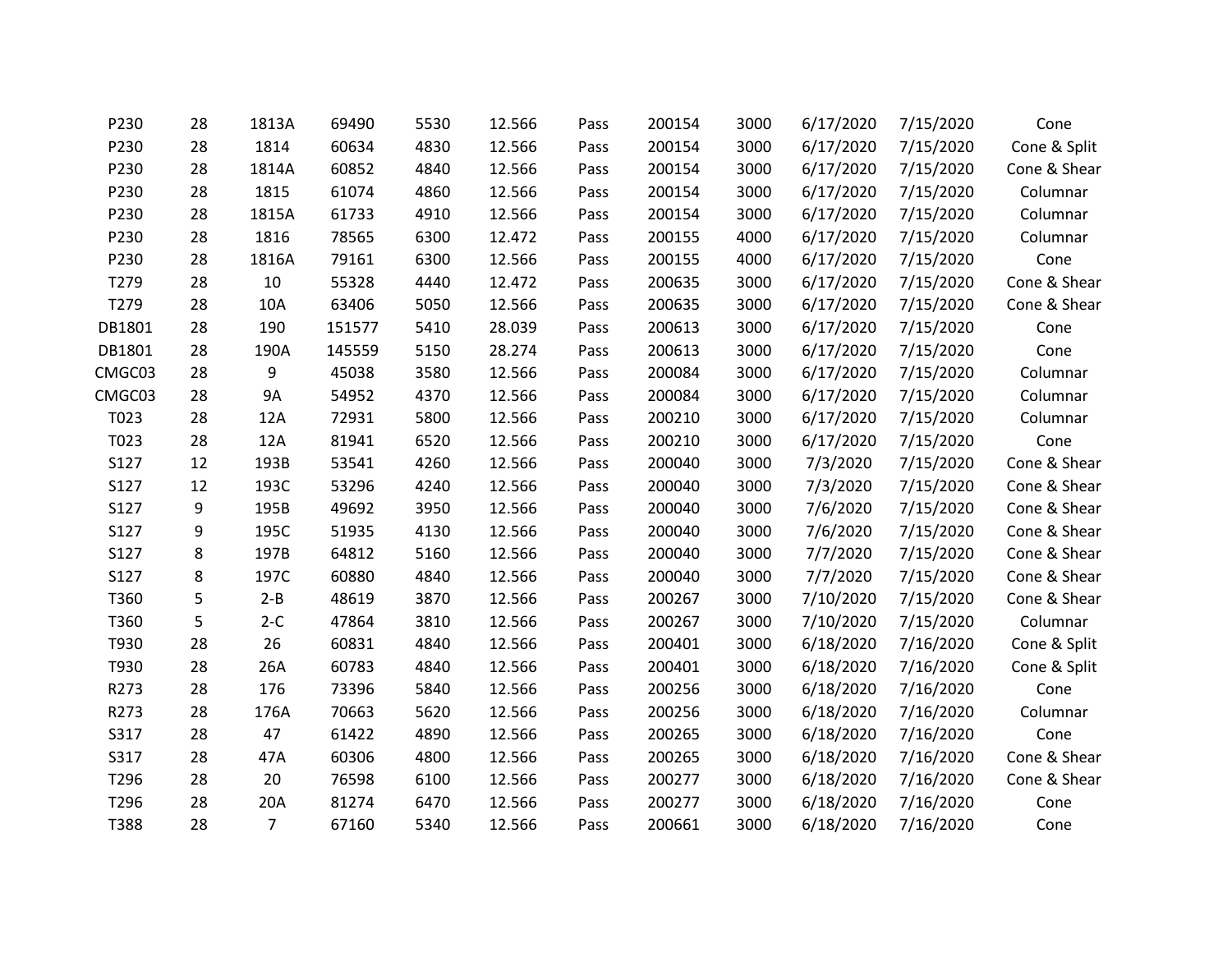| T388        | 28 | 7A   | 67672  | 5390 | 12.566 | Pass | 200661 | 3000 | 6/18/2020 | 7/16/2020 | Cone & Shear |
|-------------|----|------|--------|------|--------|------|--------|------|-----------|-----------|--------------|
| S060        | 28 | 102  | 84319  | 6710 | 12.566 | Pass | 200199 | 4000 | 6/18/2020 | 7/16/2020 | Columnar     |
| S060        | 28 | 102A | 80168  | 6380 | 12.566 | Pass | 200199 | 4000 | 6/18/2020 | 7/16/2020 | Cone & Shear |
| R243        | 28 | 200  | 83835  | 6670 | 12.566 | Pass | 200327 | 3000 | 6/18/2020 | 7/16/2020 | Cone         |
| R243        | 28 | 200A | 88286  | 7030 | 12.566 | Pass | 200327 | 3000 | 6/18/2020 | 7/16/2020 | Cone         |
| S298        | 28 | 104  | 54909  | 4370 | 12.566 | Pass | 200186 | 3000 | 6/18/2020 | 7/16/2020 | Cone & Shear |
| S298        | 28 | 104A | 54252  | 4320 | 12.566 | Pass | 200186 | 3000 | 6/18/2020 | 7/16/2020 | Cone & Shear |
| <b>S338</b> | 28 | 759  | 68465  | 5450 | 12.566 | Pass | 200661 | 3000 | 6/18/2020 | 7/16/2020 | Cone         |
| <b>S338</b> | 28 | 759A | 70583  | 5620 | 12.566 | Pass | 200661 | 3000 | 6/18/2020 | 7/16/2020 | Cone         |
| T062        | 28 | 37   | 85574  | 6810 | 12.566 | Pass | 200493 | 3000 | 6/18/2020 | 7/16/2020 | Cone & Shear |
| T062        | 28 | 37A  | 81090  | 6450 | 12.566 | Pass | 200493 | 3000 | 6/18/2020 | 7/16/2020 | Cone & Shear |
| 106077      | 28 | 50A  | 56728  | 4540 | 12.504 | Pass | 200286 | 3000 | 6/18/2020 | 7/16/2020 | Cone & Shear |
| 106077      | 28 | 50A  | 51717  | 4120 | 12.566 | Pass | 200286 | 3000 | 6/18/2020 | 7/16/2020 | Cone & Shear |
| S272        | 28 | 41   | 56987  | 4530 | 12.566 | Pass |        | 3000 | 6/18/2020 | 7/16/2020 | Cone & Shear |
| S272        | 28 | 41A  | 54829  | 4360 | 12.566 | Pass |        | 3000 | 6/18/2020 | 7/16/2020 | Cone & Shear |
| S272        | 28 | 42   | 68212  | 5430 | 12.566 | Pass | 200768 | 3000 | 6/18/2020 | 7/16/2020 | Cone & Shear |
| S272        | 28 | 42A  | 71861  | 5720 | 12.566 | Pass | 200768 | 3000 | 6/18/2020 | 7/16/2020 | Cone & Shear |
| T002        | 28 | 2A   | 60567  | 4810 | 12.598 | Pass | 200377 | 3000 | 6/18/2020 | 7/16/2020 | Cone & Shear |
| T002        | 28 | 2A   | 61290  | 4880 | 12.566 | Pass | 200377 | 3000 | 6/18/2020 | 7/16/2020 | Columnar     |
| T014        | 28 | 54A  | 105696 | 8440 | 12.529 | Pass | 200360 | 4500 | 6/18/2020 | 7/16/2020 | Columnar     |
| T014        | 28 | 54A  | 101653 | 8090 | 12.566 | Pass | 200360 | 4500 | 6/18/2020 | 7/16/2020 | Cone         |
| T014        | 28 | 55A  | 103811 | 8260 | 12.566 | Pass | 200360 | 4500 | 6/18/2020 | 7/16/2020 | Columnar     |
| T014        | 28 | 55A  | 100750 | 8020 | 12.566 | Pass | 200360 | 4500 | 6/18/2020 | 7/16/2020 | Cone         |
| T079        | 28 | 133A | 55366  | 4410 | 12.566 | Pass | 200065 | 3000 | 6/18/2020 | 7/16/2020 | Cone & Shear |
| T079        | 28 | 133A | 55785  | 4440 | 12.566 | Pass | 200065 | 3000 | 6/18/2020 | 7/16/2020 | Cone & Shear |
| T319        | 28 | 7A   | 80269  | 6390 | 12.566 | Pass | 200383 | 3000 | 6/18/2020 | 7/16/2020 | Cone & Shear |
| T319        | 28 | 7A   | 80389  | 6400 | 12.566 | Pass | 200383 | 3000 | 6/18/2020 | 7/16/2020 | Cone         |
| T350        | 28 | 38A  | 77711  | 6180 | 12.566 | Pass | 200320 | 3000 | 6/18/2020 | 7/16/2020 | Cone         |
| T350        | 28 | 38A  | 76269  | 6070 | 12.566 | Pass | 200320 | 3000 | 6/18/2020 | 7/16/2020 | Cone & Shear |
| T369        | 28 | 23A  | 50161  | 3990 | 12.566 | Pass | 200882 | 3000 | 6/18/2020 | 7/16/2020 | Cone & Shear |
| T369        | 28 | 23A  | 47606  | 3790 | 12.566 | Pass | 200882 | 3000 | 6/18/2020 | 7/16/2020 | Cone         |
| U128        | 28 | 1A   | 85597  | 6810 | 12.566 | Pass | 200910 | 3500 | 6/18/2020 | 7/16/2020 | Cone & Shear |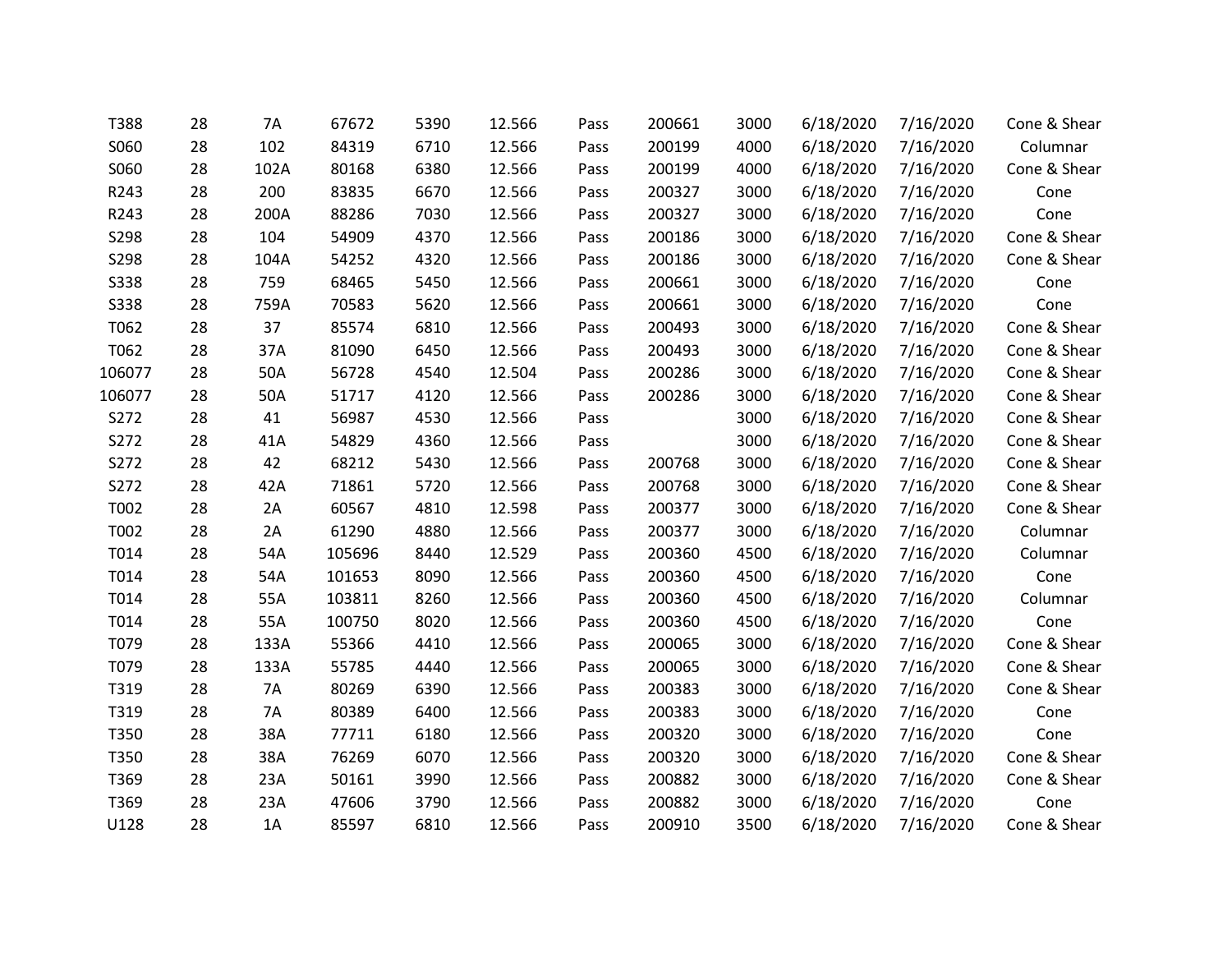| U128   | 28 | 1A        | 79739  | 6350 | 12.566 | Pass | 200910         | 3500 | 6/18/2020 | 7/16/2020 | Cone & Shear |
|--------|----|-----------|--------|------|--------|------|----------------|------|-----------|-----------|--------------|
| 122627 | 28 | 61        | 37971  | 3020 | 12.566 | Pass | 200401         | 3000 | 6/18/2020 | 7/16/2020 | Cone & Split |
| 122627 | 28 | 61A       | 43775  | 3480 | 12.566 | Pass | 200401         | 3000 | 6/18/2020 | 7/16/2020 | Cone & Shear |
| S127   | 28 | 182       | 88821  | 7050 | 12.592 | Pass | 200040         | 3000 | 6/18/2020 | 7/16/2020 | Cone & Shear |
| S127   | 28 | 182A      | 88393  | 7030 | 12.566 | Pass | 200040         | 3000 | 6/18/2020 | 7/16/2020 | Columnar     |
| R279   | 28 | 203A      | 58507  | 4660 | 12.566 | Pass | 200178         | 3000 | 6/18/2020 | 7/16/2020 | Cone & Split |
| R279   | 28 | 203A      | 59581  | 4740 | 12.566 | Pass | 200178         | 3000 | 6/18/2020 | 7/16/2020 | Cone & Shear |
| DB1601 | 28 | 163       | 80770  | 6430 | 12.566 | Pass | 200578         | 3000 | 6/18/2020 | 7/16/2020 | Cone         |
| DB1601 | 28 | 163A      | 73582  | 5850 | 12.585 | Pass | 200578         | 3000 | 6/18/2020 | 7/16/2020 | Cone & Shear |
| P230   | 28 | 1819      | 71683  | 5700 | 12.566 | Pass | 200154         | 3000 | 6/18/2020 | 7/16/2020 | Columnar     |
| P230   | 28 | 1819A     | 70679  | 5620 | 12.566 | Pass | 200154         | 3000 | 6/18/2020 | 7/16/2020 | Cone & Shear |
| P230   | 28 | 1817      | 71107  | 5660 | 12.566 | Pass | 200154         | 3000 | 6/18/2020 | 7/16/2020 | Cone & Shear |
| P230   | 28 | 1817A     | 71462  | 5690 | 12.566 | Pass | 200154         | 3000 | 6/18/2020 | 7/16/2020 | Cone & Shear |
| P230   | 28 | 1818      | 89674  | 3170 | 28.274 | Pass | 200160         | 3000 | 6/18/2020 | 7/16/2020 | Cone & Shear |
| P230   | 28 | 1818A     | 98983  | 3500 | 28.274 | Pass | 200160         | 3000 | 6/18/2020 | 7/16/2020 | Cone & Shear |
| P230   | 28 | 1820      | 69528  | 5530 | 12.566 | Pass | 200154         | 3000 | 6/18/2020 | 7/16/2020 | Cone & Shear |
| P230   | 28 | 1820A     | 75624  | 6020 | 12.566 | Pass | 200154         | 3000 | 6/18/2020 | 7/16/2020 | Cone & Shear |
| T229   | 28 | 35        | 42155  | 3350 | 12.566 | Pass | <b>BAG MIX</b> | 3000 | 6/18/2020 | 7/16/2020 | Columnar     |
| T229   | 28 | 35A       | 98547  | 7840 | 12.566 | Pass | <b>BAG MIX</b> | 3000 | 6/18/2020 | 7/16/2020 | Columnar     |
| T279   | 28 | 9         | 46342  | 3690 | 12.566 | Pass | 200493         | 3000 | 6/18/2020 | 7/16/2020 | Columnar     |
| T279   | 28 | <b>9A</b> | 45953  | 3660 | 12.566 | Pass | 200493         | 3000 | 6/18/2020 | 7/16/2020 | Cone & Shear |
| T336   | 28 | 36        | 54303  | 4320 | 12.566 | Pass | 200817         | 3000 | 6/18/2020 | 7/16/2020 | Cone & Shear |
| T336   | 28 | 36A       | 54128  | 4310 | 12.566 | Pass | 200817         | 3000 | 6/18/2020 | 7/16/2020 | Columnar     |
| DB1801 | 28 | 191       | 146290 | 5170 | 28.274 | Pass | 200613         | 3000 | 6/18/2020 | 7/16/2020 | Cone         |
| DB1801 | 28 | 191A      | 150994 | 5340 | 28.274 | Pass | 200613         | 3000 | 6/18/2020 | 7/16/2020 | Cone & Shear |
| DB1801 | 28 | 193       | 57891  | 4620 | 12.535 | Pass | 200821         | 3000 | 6/18/2020 | 7/16/2020 | Cone & Shear |
| DB1801 | 28 | 193A      | 58578  | 4660 | 12.566 | Pass | 200821         | 3000 | 6/18/2020 | 7/16/2020 | Columnar     |
| S202   | 28 | 203       | 78296  | 6230 | 12.56  | Pass | 200147         | 3000 | 6/18/2020 | 7/16/2020 | Columnar     |
| S202   | 28 | 203A      | 79612  | 6340 | 12.566 | Pass | 200147         | 3000 | 6/18/2020 | 7/16/2020 | Columnar     |
| CMGC03 | 28 | 10        | 79078  | 6290 | 12.566 | Pass | 200084         | 3000 | 6/18/2020 | 7/16/2020 | Columnar     |
| CMGC03 | 28 | 10A       | 64212  | 5110 | 12.566 | Pass | 200084         | 3000 | 6/18/2020 | 7/16/2020 | Columnar     |
| DB1801 | 28 | 192       | 69187  | 5510 | 12.566 | Pass | 200932         | 3000 | 6/18/2020 | 7/16/2020 | Cone & Shear |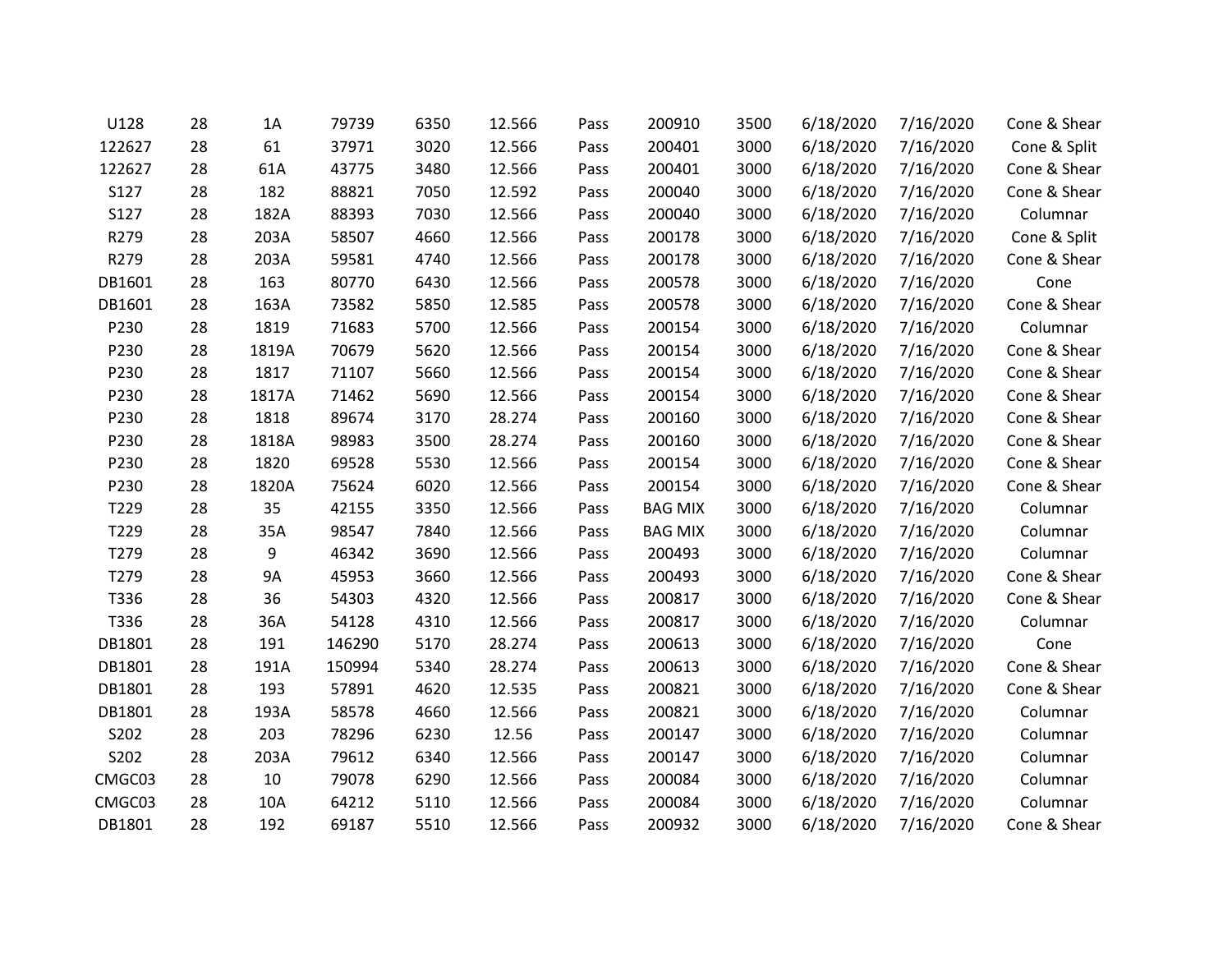| DB1801      | 28 | 192A         | 71091  | 5660 | 12.566 | Pass | 200932       | 3000 | 6/18/2020 | 7/16/2020 | Columnar     |
|-------------|----|--------------|--------|------|--------|------|--------------|------|-----------|-----------|--------------|
| Q029        | 28 | 520A         | 72175  | 5740 | 12.566 | Pass | 200285       | 4000 | 6/18/2020 | 7/16/2020 | Cone & Shear |
| Q029        | 28 | 520A         | 66166  | 5270 | 12.566 | Pass | 200285       | 4000 | 6/18/2020 | 7/16/2020 | Columnar     |
| Q029        | 28 | 521A         | 74339  | 5920 | 12.566 | Pass | 200285       | 4000 | 6/18/2020 | 7/16/2020 | Cone & Split |
| Q029        | 28 | 521A         | 73365  | 5840 | 12.566 | Pass | 200285       | 4000 | 6/18/2020 | 7/16/2020 | Cone         |
| T211        | 28 | 26           | 56559  | 4500 | 12.566 | Pass |              | 3000 | 6/18/2020 | 7/16/2020 | Cone & Shear |
| T211        | 28 | 26A          | 61566  | 4900 | 12.566 | Pass |              | 3000 | 6/18/2020 | 7/16/2020 | Cone & Shear |
| T255        | 28 | 10           | 66759  | 5310 | 12.566 | Pass | 200181       | 3000 | 6/19/2020 | 7/17/2020 | Cone & Shear |
| T255        | 28 | 10A          | 69901  | 5560 | 12.566 | Pass | 200181       | 3000 | 6/19/2020 | 7/17/2020 | Cone & Shear |
| 111041      | 28 | $D2-1$       | 70143  | 5580 | 12.566 | Pass | 200258       | 4000 | 6/19/2020 | 7/17/2020 | Cone & Shear |
| 111041      | 28 | $D2-1A$      | 72096  | 5740 | 12.566 | Pass | 200258       | 4000 | 6/19/2020 | 7/17/2020 | Columnar     |
| R243        | 28 | 201          | 76472  | 6090 | 12.566 | Pass | 200327       | 3000 | 6/19/2020 | 7/17/2020 | Columnar     |
| R243        | 28 | 201A         | 75808  | 6030 | 12.566 | Pass | 200327       | 3000 | 6/19/2020 | 7/17/2020 | Cone & Shear |
| <b>S338</b> | 28 | 1200         | 80874  | 6440 | 12.566 | Pass | 200661       | 3000 | 6/19/2020 | 7/17/2020 | Cone & Shear |
| <b>S338</b> | 28 | 1200A        | 76326  | 6070 | 12.566 | Pass | 200661       | 3000 | 6/19/2020 | 7/17/2020 | Columnar     |
| T011        | 28 | 39           | 52250  | 4160 | 12.566 | Pass | 200736       | 3000 | 6/19/2020 | 7/17/2020 | Cone & Shear |
| T011        | 28 | 39A          | 56398  | 4490 | 12.566 | Pass | 200736       | 3000 | 6/19/2020 | 7/17/2020 | Cone & Shear |
| T271        | 28 | $\mathbf{1}$ | 65092  | 5180 | 12.566 | Pass | 200181       | 3000 | 6/19/2020 | 7/17/2020 | Cone & Shear |
| T271        | 28 | 1A           | 69124  | 5500 | 12.566 | Pass | 200181       | 3000 | 6/19/2020 | 7/17/2020 | Cone & Shear |
| DB1701      | 28 | 2305A        | 58672  | 4670 | 12.566 | Pass | 200556       | 3000 | 6/19/2020 | 7/17/2020 | Cone & Split |
| DB1701      | 28 | 2305B        | 57480  | 4570 | 12.566 | Pass | 200556       | 3000 | 6/19/2020 | 7/17/2020 | Cone & Split |
| 106077      | 28 | ABR-1        | 98520  | 7840 | 12.566 | Pass | <b>GROUT</b> | 4000 | 6/19/2020 | 7/17/2020 | Columnar     |
| 106077      | 28 | ABR-1A       | 100617 | 8010 | 12.566 | Pass | <b>GROUT</b> | 4000 | 6/19/2020 | 7/17/2020 | Cone & Split |
| 106077      | 28 | 51A          | 49420  | 3930 | 12.566 | Pass | 200286       | 3000 | 6/19/2020 | 7/17/2020 | Cone & Shear |
| 106077      | 28 | 51A          | 45016  | 3580 | 12.566 | Pass | 200286       | 3000 | 6/19/2020 | 7/17/2020 | Cone & Shear |
| S009        | 28 | 28A          | 69841  | 5570 | 12.529 | Pass | 200206       | 3000 | 6/19/2020 | 7/17/2020 | Cone & Shear |
| S009        | 28 | 28A          | 75223  | 5990 | 12.566 | Pass | 200206       | 3000 | 6/19/2020 | 7/17/2020 | Cone         |
| T002        | 28 | 3A           | 55606  | 4420 | 12.566 | Pass | 200377       | 3000 | 6/19/2020 | 7/17/2020 | Columnar     |
| T002        | 28 | 3A           | 61368  | 4880 | 12.566 | Pass | 200377       | 3000 | 6/19/2020 | 7/17/2020 | Cone & Shear |
| T079        | 28 | 134A         | 62561  | 4970 | 12.592 | Pass | 200065       | 3000 | 6/19/2020 | 7/17/2020 | Cone & Shear |
| T079        | 28 | 134A         | 59673  | 4750 | 12.566 | Pass | 200065       | 3000 | 6/19/2020 | 7/17/2020 | Cone & Shear |
| T369        | 28 | 24A          | 62349  | 4990 | 12.504 | Pass | 200882       | 3000 | 6/19/2020 | 7/17/2020 | Cone         |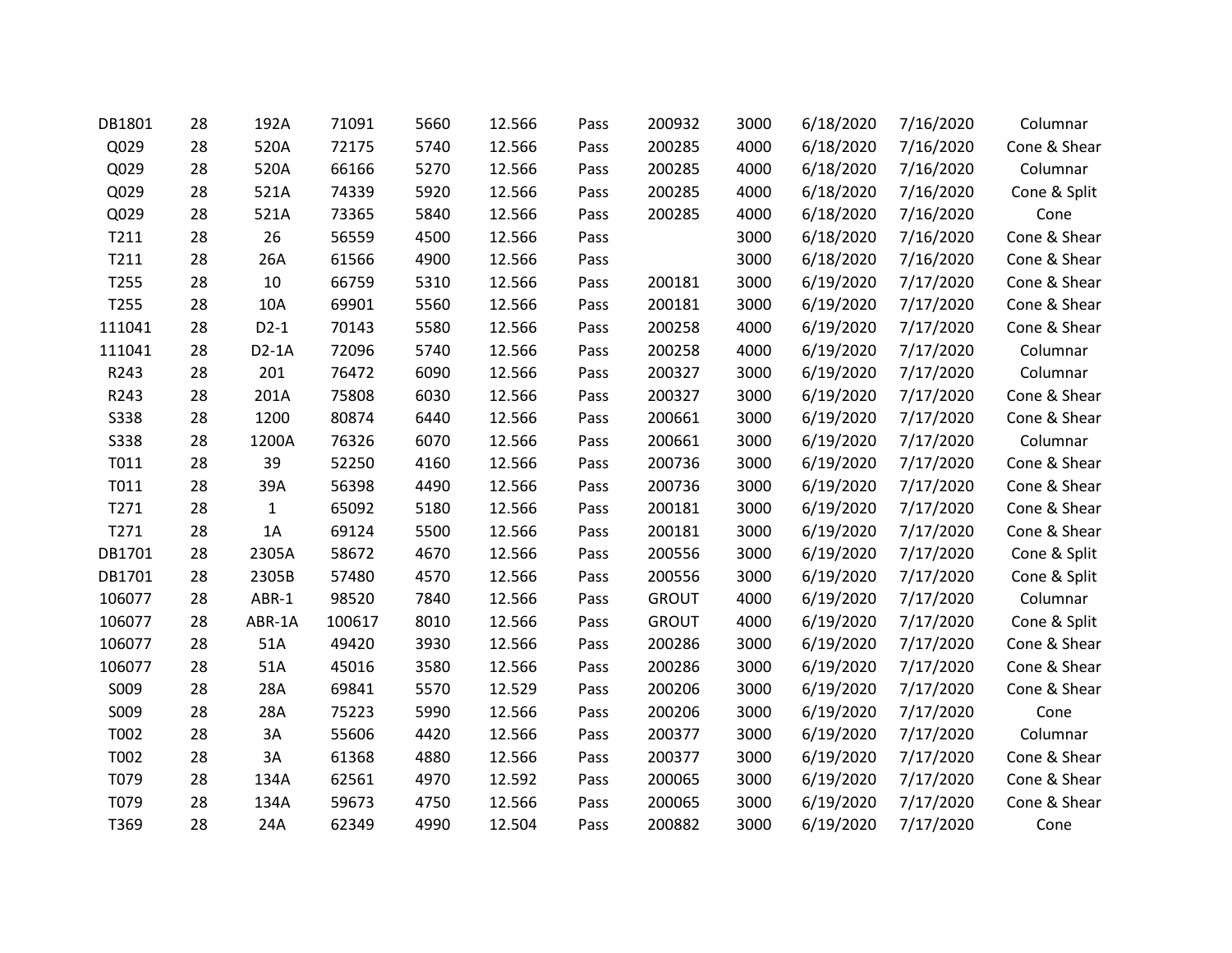| T369       | 28             | 24A       | 54194  | 4310   | 12.566 | Pass        | 200882 | 3000     | 6/19/2020                                                                                       | 7/17/2020 | Cone & Shear |
|------------|----------------|-----------|--------|--------|--------|-------------|--------|----------|-------------------------------------------------------------------------------------------------|-----------|--------------|
| S127       | 28             | 183       | 47806  | 3800   | 12.566 | Pass        | 200040 | 3000     | 6/19/2020                                                                                       | 7/17/2020 | Cone & Shear |
| S127       | 28             | 183A      | 95003  | 7560   | 12.566 | Pass        | 200040 | 3000     | 6/19/2020                                                                                       | 7/17/2020 | Cone         |
| R274       | 28             | 27B       | 47475  | 3780   | 12.566 | Pass        | 200189 | 3000     | 6/19/2020                                                                                       | 7/17/2020 | Cone & Shear |
| R274       | 28             | 27C       | 45871  | 3650   | 12.566 | Pass        | 200189 | 3000     | 6/19/2020                                                                                       | 7/17/2020 | Cone & Shear |
| R279       | 28             | 204A      | 47019  | 3740   | 12.566 | Pass        | 200178 | 3000     | 6/19/2020                                                                                       | 7/17/2020 | Cone & Split |
| R279       | 28             | 204A      | 51344  | 4090   | 12.566 | Pass        | 200178 | 3000     | 6/19/2020                                                                                       | 7/17/2020 | Cone & Shear |
| T388       | 28             | 8         | 59267  | 4720   | 12.566 | Pass        | 200661 | 3000     | 6/19/2020                                                                                       | 7/17/2020 | Columnar     |
| T388       | 28             | 8A        | 61233  | 4870   | 12.566 | Pass        | 200661 | 3000     | 6/19/2020                                                                                       | 7/17/2020 | Cone & Shear |
| P230       | 28             | 1821      | 61777  | 4910   | 12.579 | Pass        | 200154 | 3000     | 6/19/2020                                                                                       | 7/17/2020 | Cone & Shear |
| P230       | 28             | 1821A     | 61329  | 4880   | 12.566 | Pass        | 200154 | 3000     | 6/19/2020                                                                                       | 7/17/2020 | Cone         |
| T062       | 28             | 38        | 74043  | 5900   | 12.541 | Pass        | 200493 | 3000     | 6/19/2020                                                                                       | 7/17/2020 | Cone & Shear |
| T062       | 28             | 38A       | 76450  | 6080   | 12.566 | Pass        | 200493 | 3000     | 6/19/2020                                                                                       | 7/17/2020 | Columnar     |
| T336       | 28             | 37        | 51433  | 4090   | 12.566 | Pass        | 200824 | 3000     | 6/19/2020                                                                                       | 7/17/2020 | Cone & Shear |
| T336       | 28             | 37A       | 56730  | 4510   | 12.566 | Pass        | 200824 | 3000     | 6/19/2020                                                                                       | 7/17/2020 | Cone         |
| T334       | 28             | $102 - 1$ | 70473  | 5610   | 12.566 | Pass        |        | 3000     | 6/19/2020                                                                                       | 7/17/2020 | Cone & Shear |
| T334       | 28             | $102 - 2$ | 73756  | 5870   | 12.566 | Pass        |        | 3000     | 6/19/2020                                                                                       | 7/17/2020 | Cone & Split |
| S202       | 28             | 204       | 62286  | 4960   | 12.566 | Pass        | 200150 | 3000     | 6/19/2020                                                                                       | 7/17/2020 | Cone & Shear |
| S202       | 28             | 204A      | 60379  | 4800   | 12.566 | Pass        | 200150 | 3000     | 6/19/2020                                                                                       | 7/17/2020 | Cone & Shear |
| DB1801     | 28             | 194       | 46585  | 3710   | 12.566 | Pass        | 200821 | 3000     | 6/19/2020                                                                                       | 7/17/2020 | Cone & Shear |
| DB1801     | 28             | 194A      | 48722  | 3880   | 12.566 | Pass        | 200821 | 3000     | 6/19/2020                                                                                       | 7/17/2020 | Cone & Shear |
| DB1801     | 28             | 195       | 84299  | 6710   | 12.566 | Pass        | 200392 | 3000     | 6/19/2020                                                                                       | 7/17/2020 | Cone         |
| DB1801     | 28             | 195A      | 80107  | 6370   | 12.566 | Pass        | 200392 | 3000     | 6/19/2020                                                                                       | 7/17/2020 | Cone & Shear |
| T023       | 28             | 13A       | 53075  | 4220   | 12.566 | Pass        | 200058 | 3000     | 6/19/2020                                                                                       | 7/17/2020 | Columnar     |
| T023       | 28             | 13A       | 51246  | 4070   | 12.585 | Pass        | 200058 | 3000     | 6/19/2020                                                                                       | 7/17/2020 | Cone & Shear |
| T930       | $\overline{2}$ | 36B       | 31333  | < 2490 | 12.566 | Fail        | 200401 | 3000     | 7/15/2020                                                                                       | 7/17/2020 | Cone & Shear |
|            |                |           |        |        |        |             |        |          | The Following Cylinders Not Were Broken At The HQ Lab But Rather A Regional Lab Due To Covid-19 |           |              |
| Contract   | Age            | Cylinder  | LBF    | PSI    | Area   | P/F         | Design | Required | Made                                                                                            | Tested    | Fracture     |
| <b>CPI</b> | $\overline{7}$ | 52D       | 99601  | 7930   | 12.57  | <b>PASS</b> | 200372 | 5000     | 7/3/2020                                                                                        | 7/10/2020 |              |
| <b>CPI</b> | $\overline{7}$ | 52D       | 100014 | 7960   | 12.57  | <b>PASS</b> | 200372 | 5000     | 7/3/2020                                                                                        | 7/10/2020 |              |
| CPI        | $\overline{7}$ | 52L       | 120456 | 9590   | 12.57  | PASS        | 200372 | 5000     | 7/3/2020                                                                                        | 7/10/2020 |              |
| <b>CPI</b> | $\overline{7}$ | 52L       | 119218 | 9490   | 12.57  | <b>PASS</b> | 200372 | 5000     | 7/3/2020                                                                                        | 7/10/2020 |              |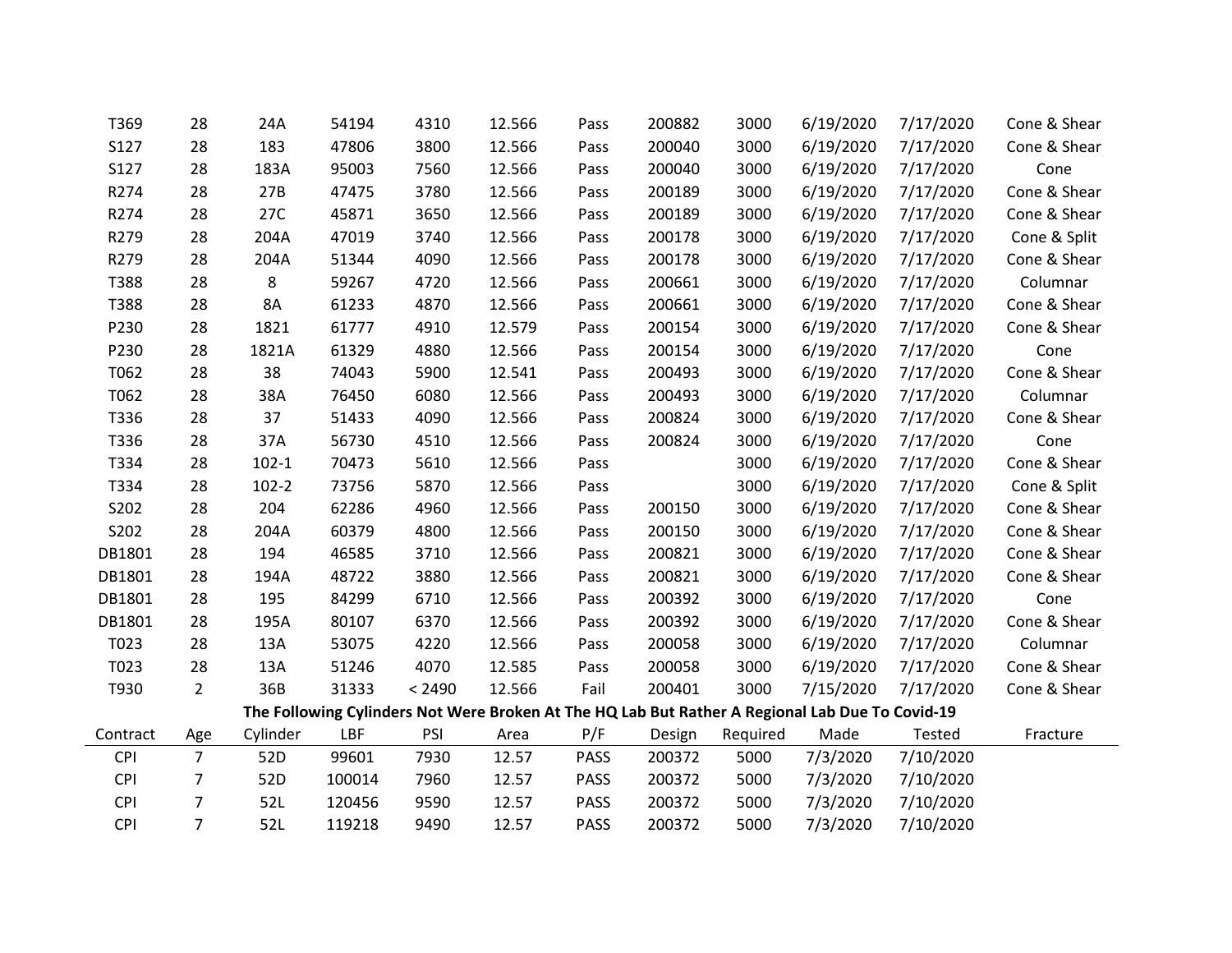| CPI        | 28 | 56D              | 127978 | 10180 | 12.57 | <b>PASS</b> | 200372 | 8000 | 6/13/2020 | 7/13/2020 |                         |
|------------|----|------------------|--------|-------|-------|-------------|--------|------|-----------|-----------|-------------------------|
| <b>CPI</b> | 28 | 56D              | 126349 | 10060 | 12.57 | PASS        | 200372 | 8000 | 6/13/2020 | 7/13/2020 |                         |
| <b>CPI</b> | 28 | 57L              | 146315 | 11640 | 12.57 | PASS        | 200372 | 8000 | 6/16/2020 | 7/14/2020 |                         |
| <b>CPI</b> | 28 | 57L              | 143847 | 1147  | 12.57 | PASS        | 200372 | 8000 | 6/16/2020 | 7/14/2020 |                         |
| <b>CPI</b> | 28 | 57M              | 136033 | 10822 | 12.57 | PASS        | 200372 | 8000 | 6/16/2020 | 7/14/2020 |                         |
| <b>CPI</b> | 28 | 57M              | 139200 | 11074 | 12.57 | <b>PASS</b> | 200372 | 8000 | 6/16/2020 | 7/14/2020 |                         |
| S285       | 28 | 82               | 85385  | 6795  | 12.57 | PASS        | 200497 | 4000 | 6/17/2020 | 7/14/2020 |                         |
| S285       | 28 | 82A              | 62896  | 5005  | 12.57 | PASS        | 200497 | 4000 | 6/17/2020 | 7/14/2020 |                         |
| T016       | 28 | 109              | 126833 | 10090 | 12.57 | PASS        | 200297 | 3000 | 6/15/2020 | 7/13/2020 | CONE                    |
| T016       | 28 | 109A             | 130486 | 10380 | 12.57 | PASS        | 200297 | 3000 | 6/15/2020 | 7/13/2020 | COLUMNAR                |
| U138       | 28 | U <sub>2</sub>   | 69642  | 5540  | 12.57 | PASS        | 200357 | 3000 | 6/16/2020 | 7/13/2020 | CONE                    |
| U138       | 28 | U <sub>2</sub> A | 73567  | 5850  | 12.57 | PASS        | 200357 | 3000 | 6/16/2020 | 7/13/2020 | <b>CONE &amp; SHEAR</b> |
| U138       | 28 | U3               | 70757  | 5630  | 12.57 | <b>PASS</b> | 200357 | 3000 | 6/16/2020 | 7/13/2020 | CONE                    |
| U138       | 28 | U3A              | 65523  | 4980  | 12.57 | PASS        | 200357 | 3000 | 6/16/2020 | 7/13/2020 | COLUMNAR                |
| T393       | 28 | 14               | 101647 | 8090  | 12.57 | PASS        | 200559 | 3000 | 6/13/2020 | 7/10/2020 |                         |
| T393       | 28 | 14A              | 102810 | 8181  | 12.57 | PASS        | 200559 | 3000 | 6/13/2020 | 7/10/2020 |                         |
| T355       | 28 | 5                | 74111  | 5900  | 12.57 | PASS        | 200901 | 3000 | 6/13/2020 | 7/13/2020 | CONE                    |
| T355       | 28 | 5A               | 77860  | 6200  | 12.57 | PASS        | 200901 | 3000 | 6/13/2020 | 7/13/2020 | SHEAR                   |
| T355       | 28 | 6                | 80574  | 6410  | 12.57 | <b>PASS</b> | 200901 | 3000 | 6/13/2020 | 7/13/2020 | CONE                    |
| T355       | 28 | 6A               | 83343  | 6670  | 12.57 | <b>PASS</b> | 200901 | 3000 | 6/13/2020 | 7/13/2020 | <b>CONE &amp; SPLIT</b> |
| T355       | 28 | $\overline{7}$   | 64536  | 5136  | 12.57 | PASS        | 200901 | 3000 | 6/16/2020 | 7/14/2020 |                         |
| T355       | 28 | 7A               | 73423  | 5843  | 12.57 | PASS        | 200901 | 3000 | 6/16/2020 | 7/14/2020 |                         |
| T359       | 28 | $\overline{2}$   | 67051  | 5340  | 12.57 | PASS        | 200483 | 3000 | 6/12/2020 | 7/10/2020 |                         |
| T359       | 28 | 2A               | 57590  | 4580  | 12.57 | PASS        | 200483 | 3000 | 6/12/2020 | 7/10/2020 |                         |
| T359       | 28 | 3                | 55461  | 4410  | 12.57 | <b>PASS</b> | 200483 | 3000 | 6/15/2020 | 7/13/2020 | CONE                    |
| T359       | 28 | 3A               | 56659  | 4510  | 12.57 | <b>PASS</b> | 200483 | 3000 | 6/15/2020 | 7/13/2020 | <b>CONE &amp; SHEAR</b> |
| T359       | 28 | 3F               | 59475  | 4730  | 12.57 | PASS        | 200483 | 3000 | 6/15/2020 | 7/13/2020 | CONE                    |
| T359       | 28 | 3G               | 59416  | 4730  | 12.57 | PASS        | 200483 | 3000 | 6/15/2020 | 7/13/2020 | <b>CONE &amp; SPLIT</b> |
| T359       | 28 | 4                | 41140  | 3274  | 12.57 | <b>PASS</b> | 200483 | 3000 | 6/15/2020 | 7/13/2020 |                         |
| T359       | 28 | 4A               | 43566  | 3467  | 12.57 | PASS        | 200483 | 3000 | 6/15/2020 | 7/13/2020 |                         |
| R272       | 28 | D263             | 69397  | 5498  | 12.62 | PASS        | 200561 | 3000 | 6/13/2020 | 7/10/2020 |                         |
| R272       | 28 | D263A            | 71348  | 5653  | 12.62 | <b>PASS</b> | 200561 | 3000 | 6/13/2020 | 7/10/2020 |                         |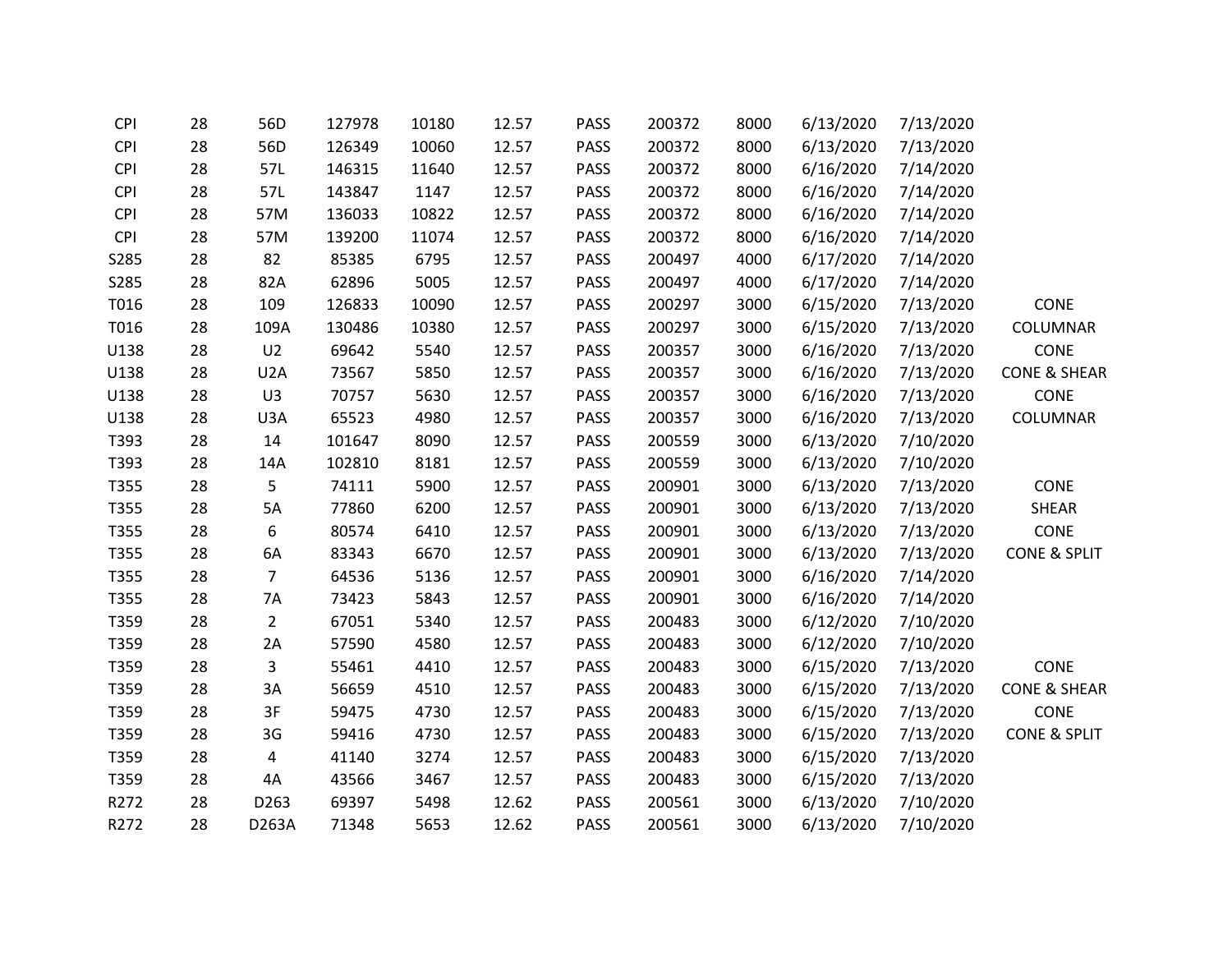| R272       | 28 | D264           | 75489  | 6010  | 12.57 | <b>PASS</b> | 200561 | 3000 | 6/15/2020 | 7/13/2020 | COLUMNAR                |
|------------|----|----------------|--------|-------|-------|-------------|--------|------|-----------|-----------|-------------------------|
| R272       | 28 | D264A          | 67198  | 5350  | 12.57 | <b>PASS</b> | 200561 | 3000 | 6/15/2020 | 7/13/2020 | SHEAR                   |
| R272       | 28 | D265           | 87525  | 6963  | 12.57 | <b>PASS</b> | 200561 | 3000 | 6/16/2020 | 7/14/2020 |                         |
| R272       | 28 | D265A          | 86318  | 6867  | 12.57 | <b>PASS</b> | 200561 | 3000 | 6/16/2020 | 7/14/2020 |                         |
| R272       | 28 | V178           | 61657  | 4765  | 12.57 | <b>PASS</b> | 200450 | 3000 | 6/16/2020 | 7/14/2020 |                         |
| R272       | 28 | V178A          | 60361  | 4802  | 12.57 | <b>PASS</b> | 200450 | 3000 | 6/16/2020 | 7/14/2020 |                         |
| R277       | 28 | 128            | 66075  | 5258  | 12.57 | <b>PASS</b> | 200293 | 3000 | 6/19/2020 | 7/16/2020 |                         |
| R277       | 28 | 128A           | 67869  | 5409  | 12.57 | <b>PASS</b> | 200293 | 3000 | 6/19/2020 | 7/16/2020 |                         |
| T393       | 28 | 17             | 82459  | 6560  | 12.57 | <b>PASS</b> | 200559 | 3000 | 6/18/2020 | 7/15/2020 | CONE                    |
| T393       | 28 | 17A            | 84338  | 6710  | 12.57 | <b>PASS</b> | 200559 | 3000 | 6/18/2020 | 7/15/2020 | <b>CONE &amp; SPLIT</b> |
| U138       | 28 | U <sub>5</sub> | 53588  | 4260  | 12.57 | <b>PASS</b> | 200357 | 3000 | 6/18/2020 | 7/15/2020 | CONE                    |
| U138       | 28 | U5A            | 52942  | 4210  | 12.57 | <b>PASS</b> | 200357 | 3000 | 6/18/2020 | 7/15/2020 | COLUMNAR                |
| U138       | 28 | U4             | 66034  | 5255  | 12.57 | <b>PASS</b> | 200357 | 3000 | 6/18/2020 | 7/15/2020 |                         |
| U138       | 28 | U5A            | 64827  | 5160  | 12.57 | <b>PASS</b> | 200357 | 3000 | 6/18/2020 | 7/15/2020 |                         |
| <b>CPI</b> | 28 | 11L            | 137060 | 10910 | 12.57 | <b>PASS</b> | 200372 | 5000 | 6/17/2020 | 7/15/2020 |                         |
| <b>CPI</b> | 28 | 11L            | 137909 | 10970 | 12.57 | <b>PASS</b> | 200372 | 5000 | 6/17/2020 | 7/15/2020 |                         |
| <b>CPI</b> | 28 | 11D            | 145104 | 11550 | 12.57 | <b>PASS</b> | 200372 | 5000 | 6/17/2020 | 7/15/2020 |                         |
| <b>CPI</b> | 28 | 11D            | 137692 | 10960 | 12.57 | <b>PASS</b> | 200372 | 5000 | 6/17/2020 | 7/15/2020 |                         |
| R272       | 28 | D266           | 81285  | 6470  | 12.57 | PASS        | 200561 | 3000 | 6/17/2020 | 7/15/2020 |                         |
| R272       | 28 | D266A          | 82946  | 6600  | 12.57 | <b>PASS</b> | 200561 | 3000 | 6/17/2020 | 7/15/2020 |                         |
| R272       | 28 | D266D          | 74233  | 5610  | 12.57 | <b>PASS</b> | 200561 | 3000 | 6/17/2020 | 7/15/2020 | CONE                    |
| R272       | 28 | D266E          | 73226  | 5720  | 12.57 | <b>PASS</b> | 200561 | 3000 | 6/17/2020 | 7/15/2020 | COLUMNAR                |
| R272       | 28 | V179           | 68771  | 5470  | 12.57 | <b>PASS</b> | 200450 | 3000 | 6/17/2020 | 7/15/2020 | CONE                    |
| R272       | 28 | V179A          | 64434  | 5130  | 12.57 | <b>PASS</b> | 200450 | 3000 | 6/17/2020 | 7/15/2020 | <b>SHEAR</b>            |
| R272       | 28 | V180           | 60370  | 4800  | 12.57 | PASS        | 200450 | 3000 | 6/17/2020 | 7/15/2020 | COLUMNAR                |
| R272       | 28 | V180A          | 60969  | 4850  | 12.57 | <b>PASS</b> | 200450 | 3000 | 6/17/2020 | 7/15/2020 | <b>CONE &amp; SHEAR</b> |
| T355       | 28 | 8              | 75337  | 6000  | 12.57 | <b>PASS</b> | 200901 | 3000 | 6/17/2020 | 7/15/2020 | CONE                    |
| T355       | 28 | 8A             | 70993  | 5650  | 12.57 | <b>PASS</b> | 200901 | 3000 | 6/17/2020 | 7/15/2020 | <b>CONE &amp; SPLIT</b> |
| U078       | 28 | 3              | 79002  | 6287  | 12.57 | <b>PASS</b> | 200822 | 3000 | 6/19/2020 | 7/16/2020 |                         |
| U078       | 28 | 3              | 79002  | 6287  | 12.57 | <b>PASS</b> | 200822 | 3000 | 6/19/2020 | 7/16/2020 |                         |
| S289       | 28 | 25             | 65103  | 5181  | 12.57 | PASS        | 200173 | 4000 | 6/17/2020 | 7/15/2020 |                         |
| S289       | 28 | 25A            | 77690  | 6182  | 12.57 | <b>PASS</b> | 200173 | 4000 | 6/17/2020 | 7/15/2020 |                         |
|            |    |                |        |       |       |             |        |      |           |           |                         |